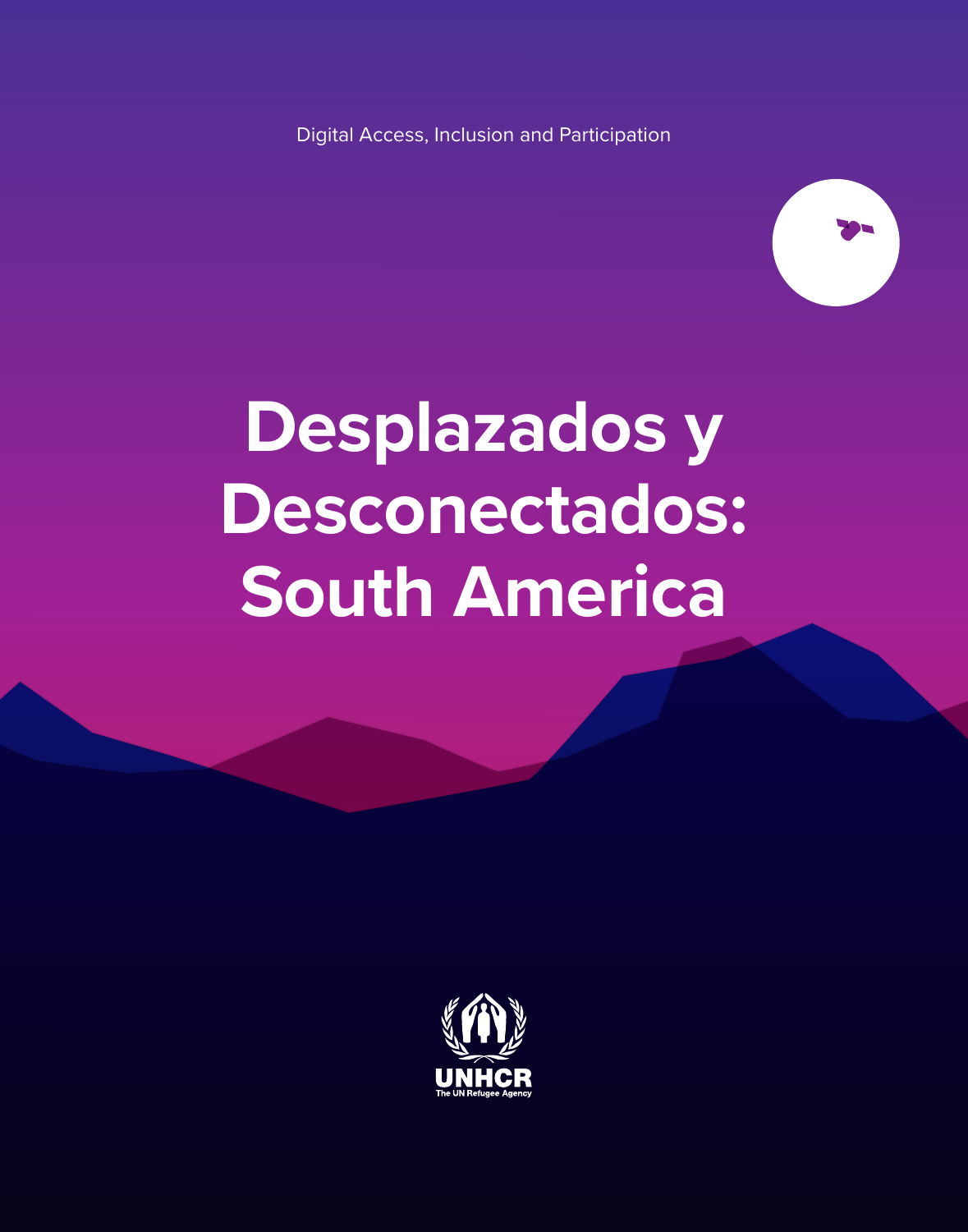Digital Access, Inclusion and Participation

## **Desplazados y Desconectados:**

Understanding legal and regulatory barriers to forcibly displaced persons' access to connectivity and financial services in South America

> Made possible thanks to the generous support of:





**UNHCR Innovation Service**

UNHCR Innovation Service June 2020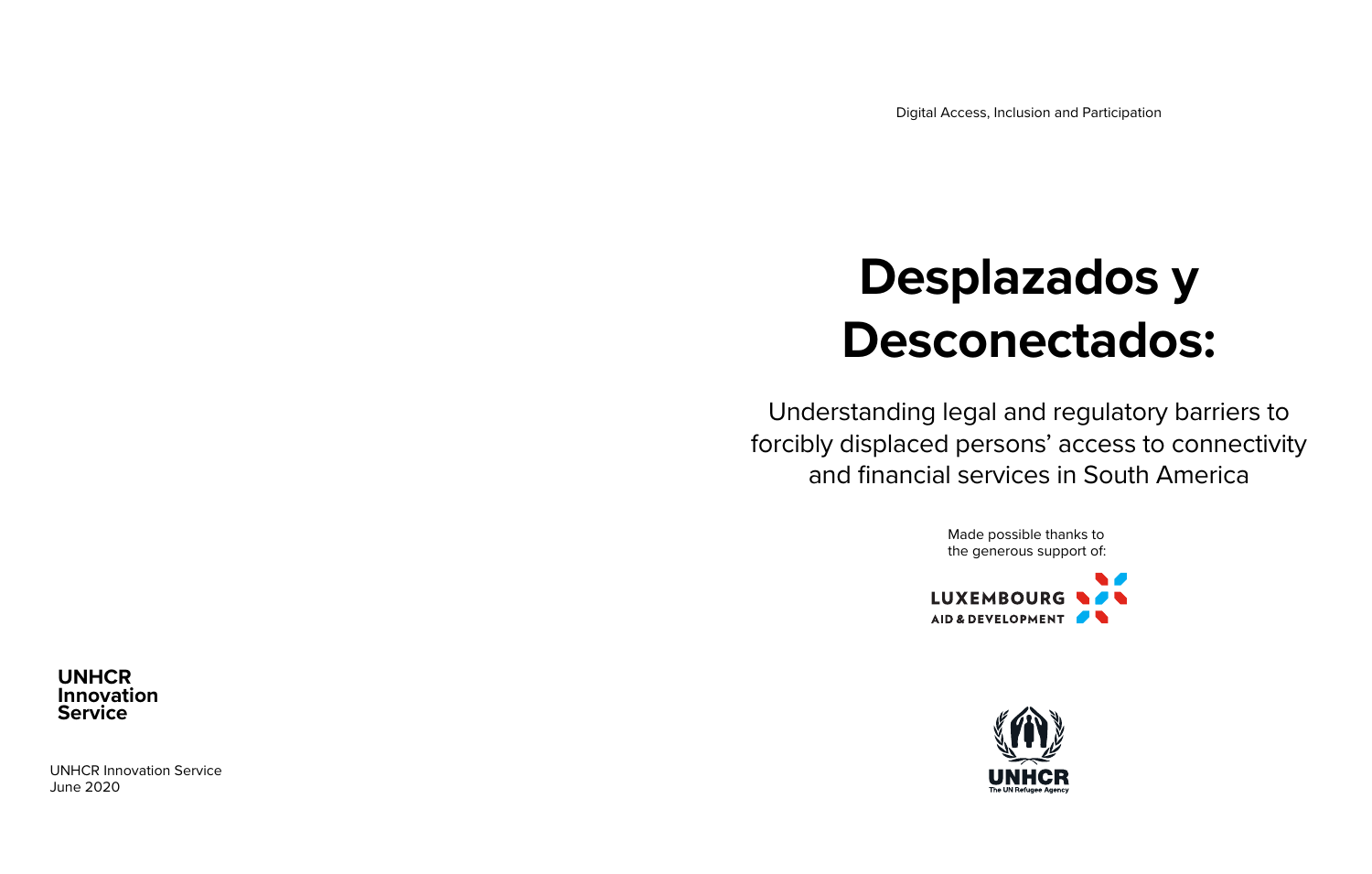#### In partnership with:



The GSMA represents the interests of mobile operators worldwide, uniting more than 750 operators with almost 400 companies in the broader mobile ecosystem, including handset and device makers, software companies, equipment providers and internet companies, as well as organisations in adjacent industry sectors. The GSMA also produces the industry-leading MWC events held annually in Barcelona, Los Angeles and Shanghai, as well as the Mobile 360 Series of regional conferences.

For more information, please visit the GSMA corporate website at www.gsma.com Follow the GSMA on Twitter: @GSMA

Rebalancing regulatory requirements for Venezuelans and other displaced persons in South America with limited forms of valid ID credentials and other required documentation to enable access to basic mobile connectivity and financial services could greatly improve their livelihoods and open up economic opportunities.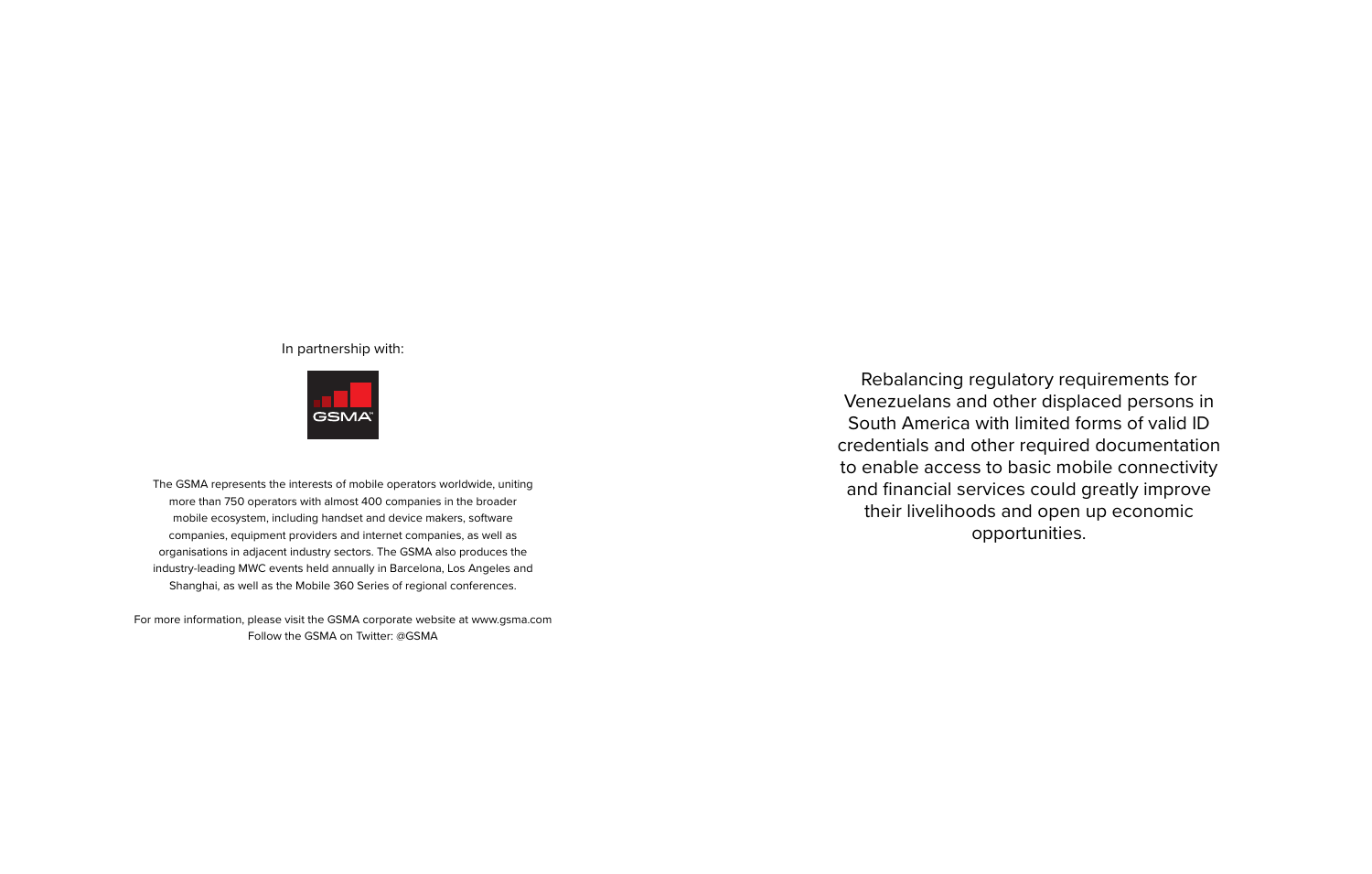

#### **Table of Contents**

| Executive Summary                              |    |
|------------------------------------------------|----|
| Acknowledgements                               | 3  |
| Acronyms                                       | 4  |
| 1. Introduction                                | 6  |
| 2. Regional Context                            | 8  |
| 3. Summary of Findings                         | 10 |
| Legal barriers to connectivity access          | 10 |
| Legal barriers to accessing financial services | 12 |
| 4. Recommendations                             | 14 |
| 5. Country Briefs                              | 19 |
| Brazil                                         | 19 |
| Chile                                          | 23 |
| Colombia                                       | 27 |
| Ecuador                                        | 31 |
| Peru                                           | 37 |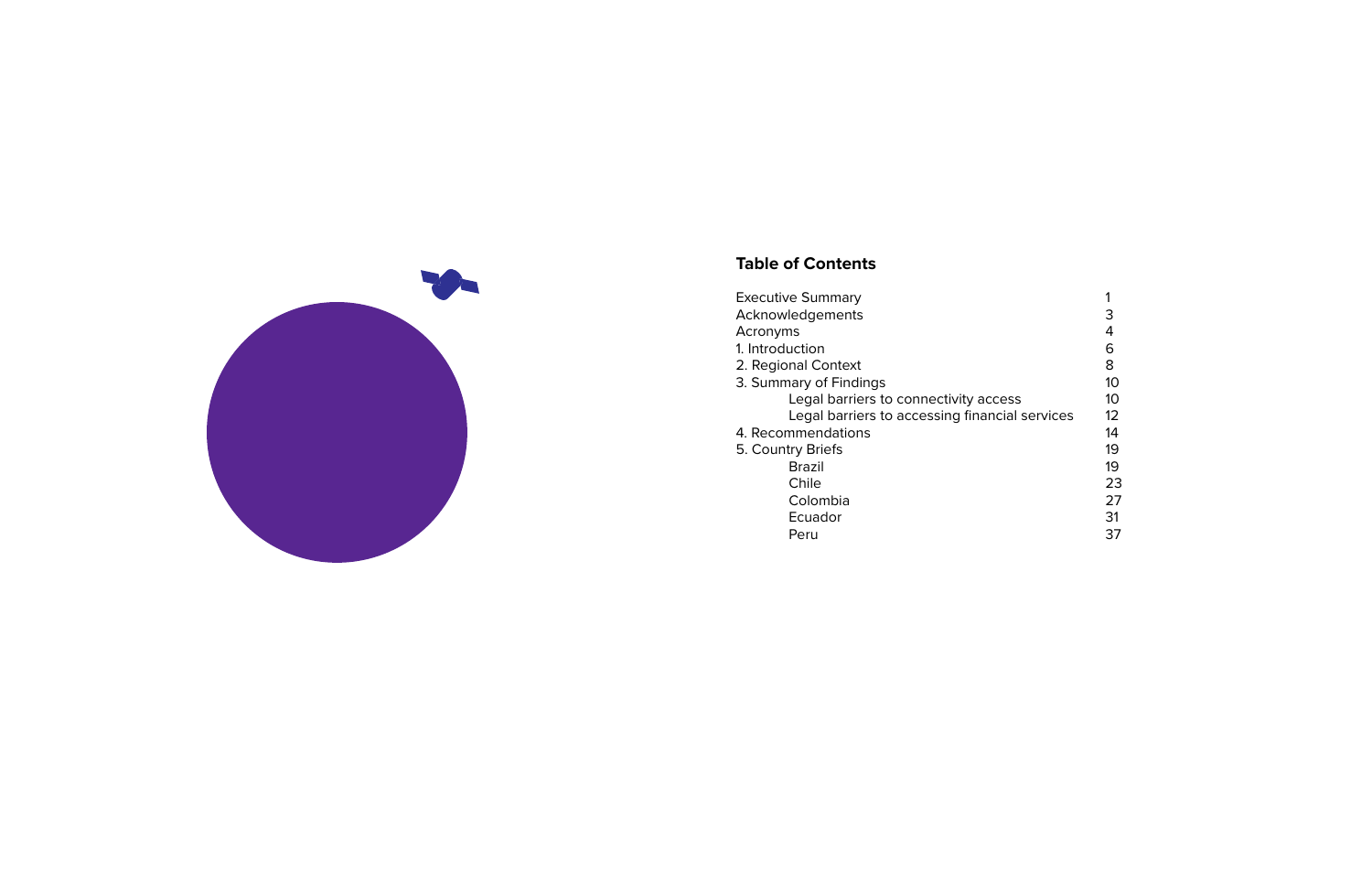#### <span id="page-4-0"></span>**Executive Summary**

As a protection agency, the UN High Commissioner for Refugees (UNHCR) is concerned about the risks that the forcibly displaced take to connect and transact in their host communities. Previous research by the UNHCR Innovation Service has found that **barriers to accessing mobile and financial services** are often the result of **unaccommodating policy environments** in host countries.

This policy brief, focused on concerns following from the exodus of 5.1 million Venezuelan refugees and migrants mainly to other countries in the region, explores the legal and regulatory barriers for displaced persons to access mobile and financial services across **five South American countries**: Brazil, Chile, Colombia, Ecuador, and Peru.

In the context of this **large-scale population movement** in Latin America and the Caribbean, refugees and migrants from Venezuela are facing challenges in obtaining and renewing travel documents, leading to many undertaking journeys with **no valid forms of ID**. In addition, the irregular status of Venezuelan refugees and migrants in countries of destination remains a key concern that seriously affects their protection situation and local integration possibilities. Forty-four per cent of the population covered by UNHCR Protection Monitoring activities in the second half of 2019 was not in possession of any type of legal stay or residence permit in the country of destination. Some governments advanced in 2018-2019 the implementation of a series of pathways to facilitate the regularization of Venezuelan refugees and migrants are even recognizing the validity of expired documents. However, many Venezuelan refugees and migrants still remain in an irregular situation and / or undocumented and unable to meet local customer identification requirements to access connectivity and financial service. This leaves millions of people unable to legally access online information, communicate with others, and receive cash assistance and transfers, among other **benefits of connectivity**.

In each of the five countries surveyed, **migratory status, identification and documentation requirements** applied to mobile users and banking clients are **creating barriers for displaced persons to legally access services**. Compared to other parts of the world, mobile money is relatively immature in South America and many countries do not have specific regulations that govern mobile money. However, new applications present interesting opportunities for persons of concern to access services, most notably payments, and should be closely monitored by humanitarian organizations and donors.

Emerging from the findings is a series of **recommendations** targeted at government bodies, service providers, and humanitarian organizations in the region to help address legal barriers facing displaced persons in their access to mobile and financial services, including:

For **government bodies** to: issue **clearer guidance** on applicable requirements for displaced persons; ensure **comprehensive coverage** for all legal residents while acknowledging the unique circumstances of displaced populations; consider **tiered due diligence requirements**  for the forcibly displaced; convene **regionally** to address access and inclusion concerns in a **more harmonized way**; and to use **regulation** to **facilitate safe and responsible innovation**.

**Service providers** are encouraged to: better **inform agents** about refugee identification and identity verification; reconsider **dormancy periods** for connectivity services that might cut off displaced people; **engage more closely with regulators and humanitarians** on issues pertinent to refugees and migrants; and leverage **regional footprints** to support humanitarian access.

Recommendations to **humanitarian organizations i**n the region build on those outlined in the initial *Displaced and Disconnected* report and include: **advocating** for the **digital and financial inclusion** of people of concern in **national and regional frameworks**; facilitating **faster registration and documentation**; and **sensitizing service providers** to **become refugee and migrant ready**, among others.

These issues have been elevated by the **COVID-19 crisis** in which remote access to information and humanitarian assistance is proving to be especially vital to persons of concern. Stakeholders in the region should convene immediately to address the legal and regulatory barriers impeding displaced persons' access to critical services. Together with the World Bank, the International Telecommunications Union and the World Economic Forum, the GSMA has created a joint action plan to develop concrete actions to help governments and the private sector cope with the pandemic outlining a series of recommendations to mitigate challenges faced in the effectively delivery of humanitarian assistance as part of the COVID-19 response.1

<sup>1</sup> GSMA. Policy and Regulatory Recommendations to Facilitate Mobile Humanitarian and Social Assistance during COVID-19 www.gsma.com/mobilefordevelopment/blog/policy-and-regulatoryrecommendations-to-facilitate-the-role-of-mobile-in-humanitarian-assistance-in-a-covid-19-world/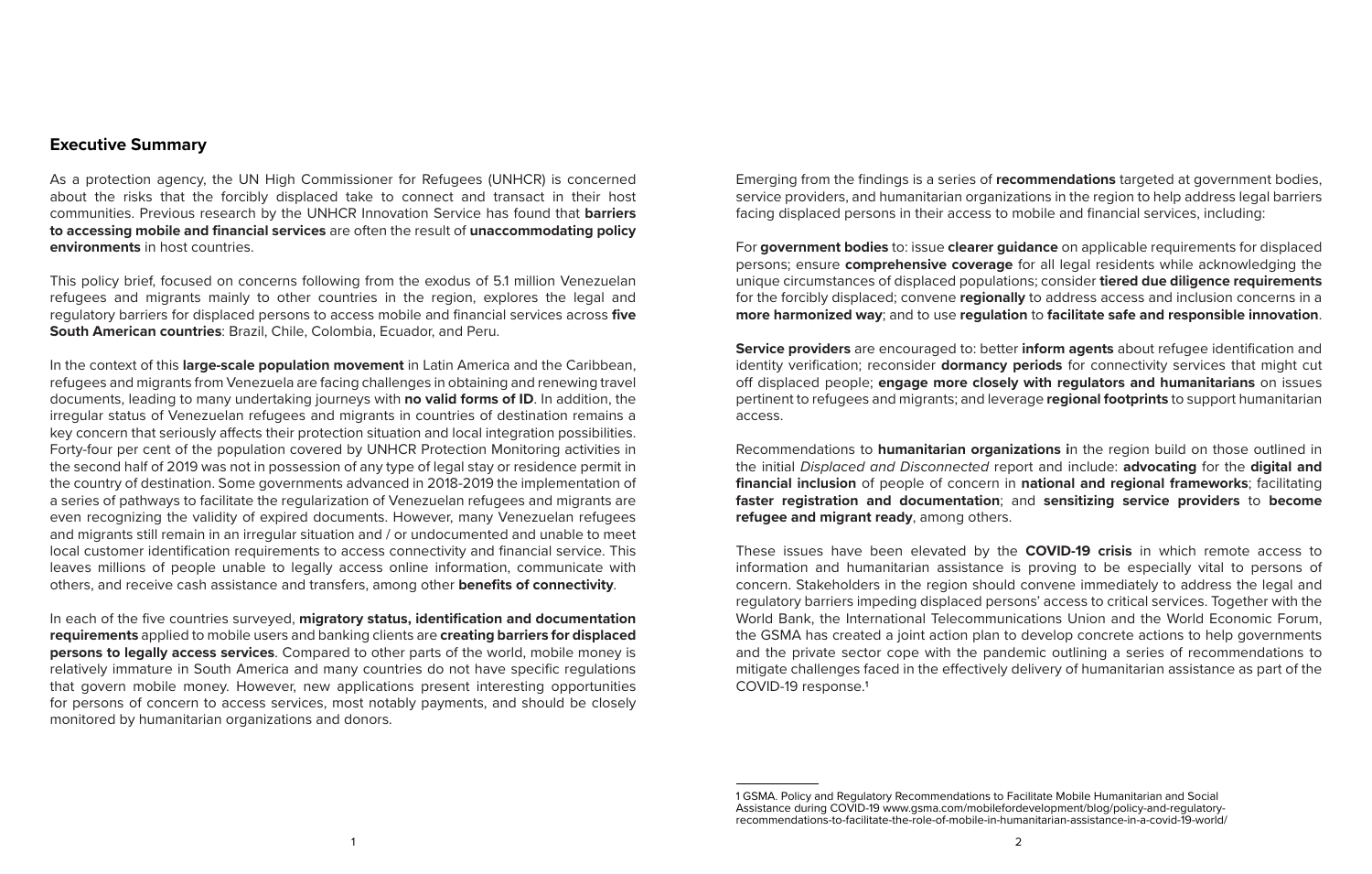#### <span id="page-5-0"></span>**Acknowledgements**

UNHCR Innovation Service2 thanks the following people for their contributions and inputs to this report: Alejandro Delgado Moreno, Audrey Bernard, Brenda Paola Espinosa Apraez, Claudia Aliste, Conor Flavin, Daniela Buendia, Diana Ceron, Diego Nardi, Estefania Vargas Esparza, Giulianna Serricella, Hans Park, Jonathan Sena Torres, Juan Carlos Lara, Juan Eduardo Lira, Juan Pablo Terminiello, Mariana Mendiola, Mariana Sarmiento Argüello, Marianne Díaz, Natalia Al Bani, Nicholas Oakeshott, Paulo Sergio Almeida, Rebecca Steward, Saskia Loochkartt and Yiannis Theodorou.

#### **Acronyms**

| AML                        | Anti Money Laundering                                                                                                |
|----------------------------|----------------------------------------------------------------------------------------------------------------------|
| <b>ANATEL</b>              | National Telecommunications Agency - Agência Nacional de                                                             |
|                            | Telecomunicações                                                                                                     |
| <b>ARCOTEL</b>             | Telecommunications Regulatory and Control Agency - Agencia de                                                        |
|                            | Regulación y Control de las Telecomunicaciones                                                                       |
| <b>ASOBANCA</b>            | Association of Private Ecuadorian Banks - Asociación de Bancos                                                       |
|                            | Privados del Ecuador                                                                                                 |
| <b>BCP</b>                 | Banco de Crédito del Perú                                                                                            |
| <b>CDD</b>                 | <b>Customer Due Diligence</b>                                                                                        |
| <b>CEPR</b>                | Special Commission for Refugees - Comisión Especial para los                                                         |
|                            | Refugiados                                                                                                           |
| <b>CFT</b>                 | Combating the Financing of Terrorism                                                                                 |
| <b>CPF</b>                 | Tax ID Number - Cadastro de Pessoa Física                                                                            |
| <b>CITEL</b>               | Inter-American Telecommunication Commision                                                                           |
| <b>DEM</b>                 | Department of Foreign Affairs and Migration - Departamento                                                           |
|                            | de Extranjería y Migración                                                                                           |
| <b>GAFILAT</b>             | Financial Action Task Force of Latin America                                                                         |
| <b>GSMA</b>                | <b>GSM Association</b>                                                                                               |
| <b>FARC</b>                | Revolutionary Armed Forces of Colombia - Fuerzas Armadas                                                             |
|                            | Revolucionarias de Colombia                                                                                          |
| <b>FATF</b>                | <b>Financial Action Task Force</b>                                                                                   |
| <b>FELABAN</b>             | Latin American Federation of Banks                                                                                   |
| <b>FSP</b>                 | <b>Financial Service Provider</b>                                                                                    |
| ID                         | Identification                                                                                                       |
| <b>IMEI</b>                | International Mobile Equipment Identity                                                                              |
| <b>IMSI</b><br><b>INEI</b> | International Mobile Subscriber Identity<br>National Institute of Statistics and Informatics - Instituto Nacional de |
|                            | Estadística e Informática                                                                                            |
| <b>ITU</b>                 | International Telecommunication Union                                                                                |
| <b>KYC</b>                 | Know Your Customer                                                                                                   |
| MFA                        | Ministry of Foreign Affairs                                                                                          |
| <b>MNO</b>                 | Mobile Network Operator                                                                                              |
| <b>OSIPTEL</b>             | Supervisory Agency for Private Investment in Telecommunications -                                                    |
|                            | Organismo Supervisor de Inversión Privada en Telecomunicaciones                                                      |
| <b>PDI</b>                 | Police of Chile - Policía de Investigaciones                                                                         |
| <b>PDP</b>                 | Peruvian Digital Payments - Pagos Digital Peruanos                                                                   |
| <b>PDPL</b>                | Peru's Personal Data Protection Law                                                                                  |
| <b>PEP</b>                 | Special Stay Permit - Permiso Especial de Permanencia                                                                |
| PTP                        | Temporary Permanence Permit - Permiso Temporal de Residencia                                                         |
| R4V                        | Interagency Coordination Platform for Refugees and Migrants from                                                     |
|                            | Venezuela                                                                                                            |

<sup>2</sup> This report was authored by Aaron Martin and Erika Perez Iglesias.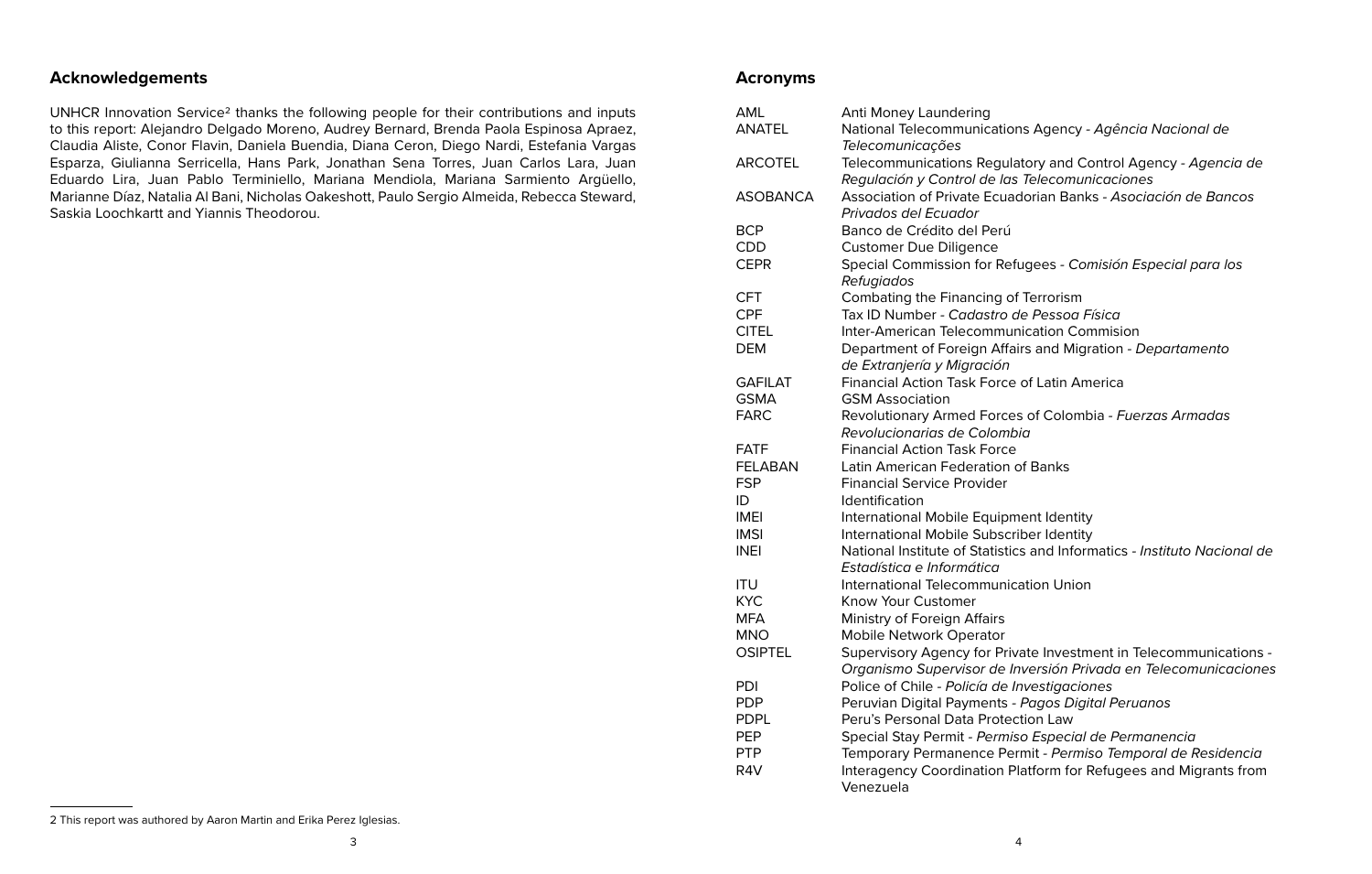<span id="page-6-0"></span>

| <b>RAMV</b>     | Administrative Registry of Migrants from Venezuela - Registro            |
|-----------------|--------------------------------------------------------------------------|
|                 | Administrativo de Migrantes de Venezuela                                 |
| <b>RENTESEG</b> | National Registry of Mobile Terminal Equipment for Security              |
| <b>RMRP</b>     | Regional Refugee and Migrant Response Plan                               |
| RNE             | National Foreigner Registry - Registro Nacional de Estrangeiros          |
| <b>RUN</b>      | National Unique Role- Rol Único Nacional                                 |
| <b>SARLAFT</b>  | System for Preventing Asset Laundering and Terrorism Financing - Sistema |
|                 | de Administración de Riesgo de Lavado de Activos y Financiación del      |
|                 | Terrorismo                                                               |
| <b>SBIF</b>     | Superintendency of Banks and Financial Institutions of Chile -           |
|                 | Superintendencia de Bancos e Instituciones Financieras                   |
| <b>SIM</b>      | Subscriber Identity Mobile                                               |
| <b>SIPLA</b>    | Integrated System for the Prevention of Asset Laundering - Sistema       |
|                 | Integral para la Prevención del Lavado de Activos                        |
| <b>SUBTEL</b>   | Department of Telecommunications - Subsecretaria de                      |
|                 | <b>Telecomunicaciones</b>                                                |
| <b>TMF</b>      | Border Mobility Card - Tarjeta de Movilidad Fronteriza                   |
| <b>UAF</b>      | Financial Analysis Unit - Unidad de Análisis Financiero                  |
| <b>UIF Peru</b> | Peruvian Financial Intelligence Unit                                     |
| <b>UNHCR</b>    | United Nations High Commissioner for Refugees                            |
|                 |                                                                          |

#### **1. Introduction**

In 2019, the UNHCR Innovation Service published *Displaced and Disconnected*,<sup>3</sup> a research survey of twenty countries<sup>4</sup> which are host to significant numbers of refugees and other persons of concern<sup>5</sup> to UNHCR, to explore how non-conducive regulatory environments impede access to key services such as mobile connectivity, banking, and digital finance including mobile money. The research found that legal requirements which mandate proof of identity to access these services, particularly Know Your Customer / Customer Due Diligence (KYC / CDD)6 and Subscriber Identity Mobile (SIM) registration requirements from financial and telecommunications regulators, respectively, continue to be a considerable barrier to persons of concern, many of whom lack valid forms of government-issued or recognized ID with which to legally access services.

The research also found that these identity requirements may further marginalize and disempower refugees and others who consequently find it harder to legally access online information, communicate with others, and receive cash assistance and transfers, among other benefits of connectivity. For humanitarian organizations, the lack of legal certainty, inconsistently applied regulations or sudden changes in regulatory expectations as regards beneficiary identification can disrupt the delivery of humanitarian assistance, making it harder to provide aid. When legal access is not a reliable option, for example in time-constrained emergency situations, workarounds are sometimes an operational necessity (for example, the bulk registration of SIM cards against a humanitarian agency's legal identity), though these measures can bring risk to both humanitarian organizations and end users.

Many of these barriers are the result of unaccommodating policy environments in host countries, for example unwillingness to reform policy frameworks to recognize the legal status and forms of ID commonly issued to or held by displaced persons. The research also identified operational concerns such as extended delays in the government's registration and issuance of ID credentials to asylum seekers and refugees, which may lead users to pursue risky workarounds to gain access to services. As a protection agency, UNHCR is concerned about the risks that persons of concern take to connect and transact, and thus the agency continues to develop an evidence base to inform appropriate advocacy and engagement efforts to improve legal access.

This policy brief, focused specifically on concerns following the large-scale movement of Venezuelan refugees and migrants to other countries in the region, is another important step in developing evidence for the agency to address legal and regulatory barriers that impede access to connectivity and financial services.

<sup>3</sup> UNHCR. Displaced and Disconnected: <https://www.unhcr.org/innovation/displaced-and-disconnected/>

<sup>4</sup> Afghanistan, Bangladesh, Brazil, Burundi, Cameroon, Central African Republic, Chad, Democratic Republic of Congo, Ethiopia, Jordan, Kenya, Lebanon, Mauritania, Niger, Nigeria, Rwanda, Tanzania, Turkey, Uganda, and Zambia

<sup>5</sup> Persons of Concern to UNHCR: <https://www.unhcr.org/ph/persons-concern-unhcr>

<sup>6</sup> KYC / CDD requirements are usually part of Anti-Money Laundering and Countering Financing of Terrorism (AML / CFT) laws and regulations.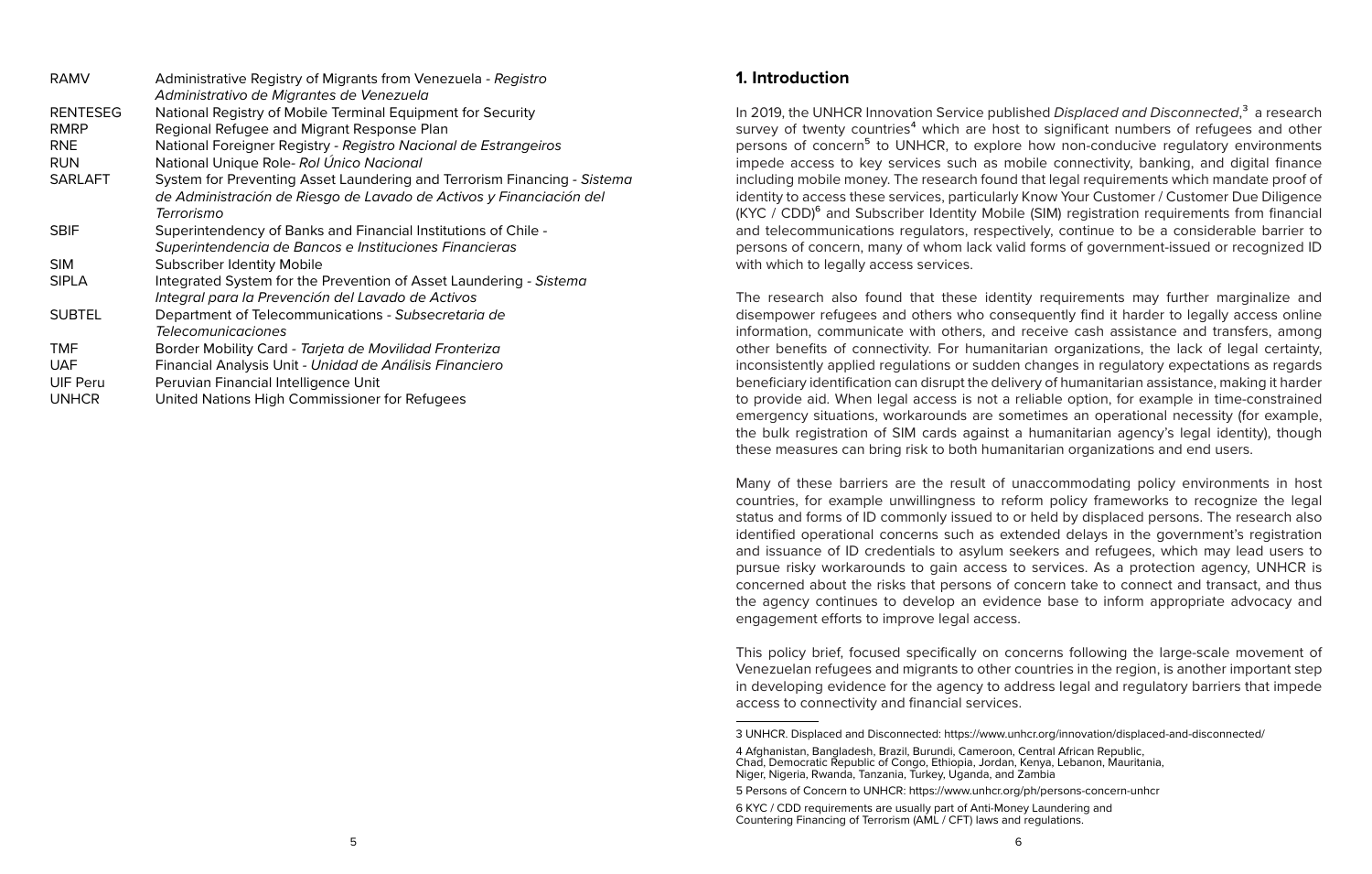<span id="page-7-0"></span>In March 2020, after the research phase of this research project was completed, new and pertinent quidance was issued by the Financial Action Task Force (FATF).<sup>7</sup> FATF is an independent intergovernmental body that was established in 1989 by the G7. It acts as the global money laundering and terrorist financing watchdog by setting international standards that aim to prevent these illegal activities. FATF's guidance is a key reference point for governments, Central Banks, and other regulators in financial regulation, including KYC / CDD requirements relating to identity when a Financial Service Provider (FSP) establishes business relations with a customer. As a policy-making body, the FATF works to generate the necessary political will to bring about national legislative and regulatory reforms in these areas.<sup>8</sup>

FATF's new guidance recognizes that proof of official identity for refugees can be provided by a host government or an internationally mandated organization, such as UNHCR acting on its behalf. It also notes the importance of access to a transaction account for the delivery and receipt of life-saving humanitarian assistance in the form of cash-based interventions and provides further guidance on the measures that can be taken to prevent financial exclusion. The implementation of this new FATF guidance at regional and national levels provides an opportunity to address some of the legal and regulatory barriers that have been identified through research and facilitate the delivery of humanitarian assistance and financial inclusion of vulnerable populations, including the forcibly displaced.

#### **2. Regional Context**

The current research builds on the lessons from the initial *Displaced and Disconnected*  report to examine how these issues are unfolding in the Americas. The political, socioeconomic, and human rights situation in Venezuela has spurred large-scale movements of unprecedented numbers of Venezuelan refugees and migrants to countries in Latin America and the Caribbean. According to the Coordination Platform for Refugees and Migrants<sup>9</sup> from Venezuela (R4V),<sup>10</sup> as of May 2020, 5.1 million people have fled Venezuela of which 4.3 million are hosted in Latin America and the Caribbean.<sup>11</sup>

With no indication that these movements will cease in the foreseeable future, the projected figures of refugees and migrants from Venezuela are expected to increase to 6.5 million worldwide and 5.5 million in Latin American and the Caribbean by the end of 2020.

Countries in Latin America and the Caribbean have demonstrated continuous solidarity and generosity towards Venezuelans, with many of them maintaining an open-border policy and some even adjusting their legislation to meet the needs of the refugees and migrants. By April 2020, government efforts had resulted in more than two and a half million Venezuelans being issued residency, while more than 850,000 have been registered as asylum seekers or recognized as refugees.

Nonetheless, these movements have impacted the region's demographic makeup and placed growing pressure on neighboring states. Countries hosting Venezuelans are contending with overstretched public services and budgets, social tensions arising from stigma against the Venezuelan population and pressure to revise existing entry requirements or establish new ones. Such measures have caused the number of irregular border crossings to increase and put an even greater number of people in danger. As a result, growing numbers of Venezuelans are forced to remain in irregular situations for reasons that include a lack of documentation, lengthy administrative procedures and restrictions, long waiting periods, and inaccessible visa application fees. Venezuelans who are not able to regularize their status are vulnerable to various forms of exploitation, abuse, violence, and discrimination, and are increasingly resorting to negative coping mechanisms.

In the context of this large-scale movement, refugees and migrants from Venezuela are facing challenges in obtaining and renewing travel documents, leading to a large number of Venezuelans with no valid forms of ID during their journeys. In addition, the irregular status of Venezuelan refugees and migrants in countries of destination remains a key concern that seriously affects their protection situation and local integration possibilities. Some governments advanced in 2018-2019 the implementation of a series of pathways to facilitate

<sup>7</sup> FATF. Guidance on Digital Identity: [http://www.fatf-gafi.org/publications/](http://www.fatf-gafi.org/publications/fatfrecommendations/documents/digital-identity-guidance.html) [fatfrecommendations/documents/digital-identity-guidance.html](http://www.fatf-gafi.org/publications/fatfrecommendations/documents/digital-identity-guidance.html)

<sup>8</sup> FATF. Who we are: <http://www.fatf-gafi.org/about/whoweare/>

<sup>9</sup> It is important to note the legal distinction between the terms 'refugee' and 'migrant': [https://](https://www.unhcr.org/news/latest/2016/7/55df0e556/unhcr-viewpoint-refugee-migrant-right.html) [www.unhcr.org/news/latest/2016/7/55df0e556/unhcr-viewpoint-refugee-migrant-right.html](https://www.unhcr.org/news/latest/2016/7/55df0e556/unhcr-viewpoint-refugee-migrant-right.html)

<sup>10</sup> https://r4v.info/

<sup>11</sup> R4V. Venezuelan refugees and migrants in the region https://r4v.info/es/documents/download/76206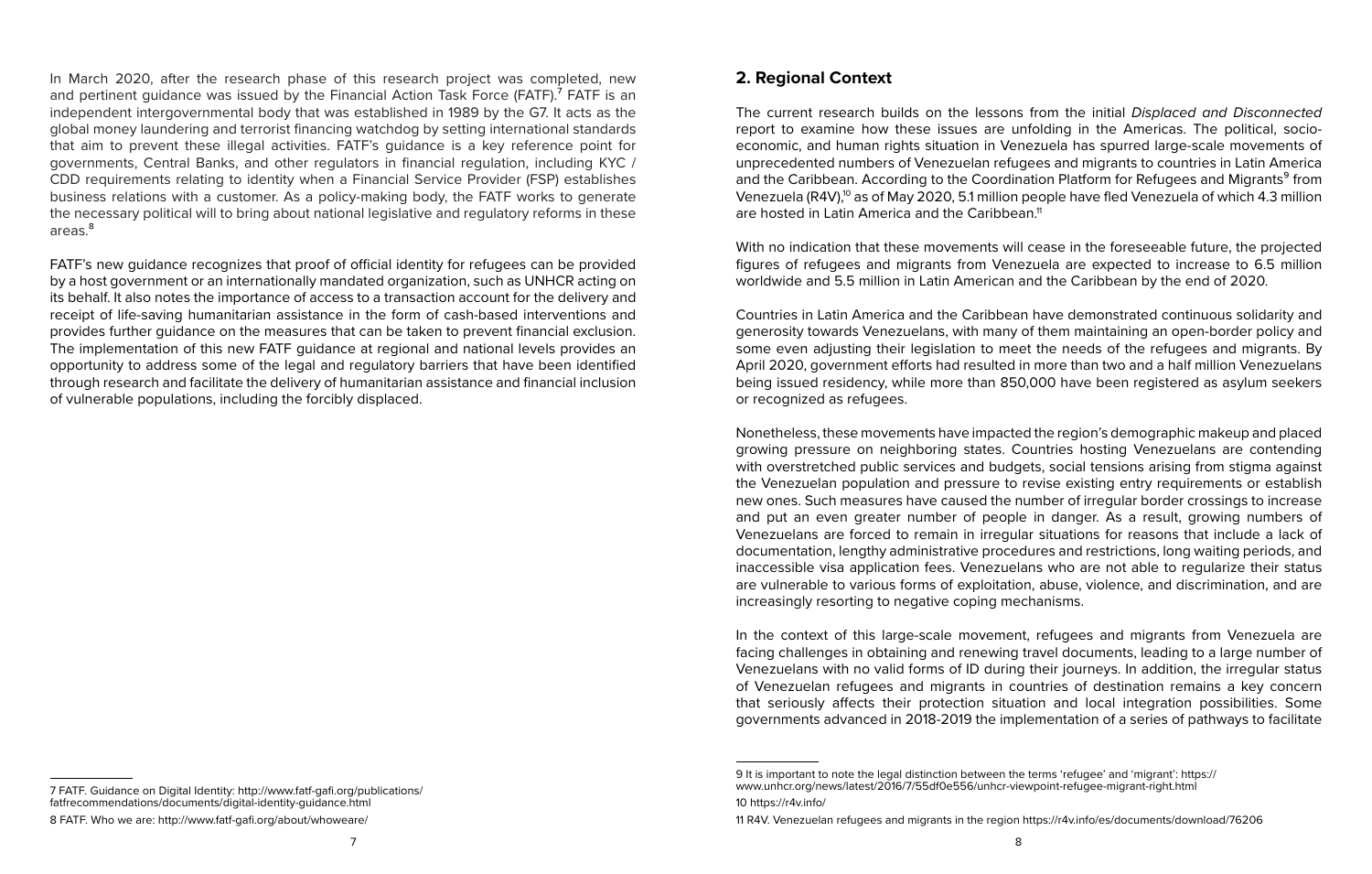<span id="page-8-0"></span>the regularization of Venezuelan refugees and migrants are even recognizing the validity of expired documents.<sup>12</sup>

However, as we will see in the analysis, these expired documents are generally not accepted by FSPs or Mobile Network Operators (MNOs) to meet local customer identification requirements, which makes it harder for people to legally access services in the host country.

According to recent assessments conducted by UNHCR in the Americas, the profiles of the Venezuelans fleeing their country have changed over time. While the first wave of Venezuelan refugees and migrants were from medium-to-high income levels and with higher education, these days more vulnerable Venezuelans with fewer financial resources and less education are being forced to seek protection in neighboring countries.

As a consequence, it has been observed that there is a need to build the digital skills of new waves of refugees and migrants in view of the gradual increase in the digitization of migration processes by governments in the region.13 In addition, some Venezuelans are forced to sell their most valuable belongings—including electronics, and especially smartphones and tablets—inside Venezuela or at border areas to be able to fund their journey, which further limits their digital inclusion and access to information.<sup>14</sup>

To better understand these dynamics in context, and given the magnitude of this multidimensional crisis, this research adopts the methodology15 from the *Displaced and Disconnected* report<sup>16</sup> to explore the legal and regulatory barriers to accessing connectivity and financial services across five South American countries, namely Brazil, Chile, Colombia, Ecuador, and Peru, as these are the top five Venezuelan-hosting countries in the world.<sup>17</sup> The next section provides a summary of the findings from the five countries, with a particular focus on those who have been formally registered as asylum seekers or granted refugee status in hosting countries, before turning to recommendations on how to address legal access challenges across the region.

14 R4V. Regional Information and Communication Needs Assessment: <https://r4v.info/es/documents/download/73683> (p. 21)

16 UNHCR. Displaced and Disconnected:<https://www.unhcr.org/innovation/displaced-and-disconnected/>

#### **3. Summary of Findings**

In this section, we summarize the findings from the five country surveys across two main focus areas: 1) access to connectivity and 2) access to financial services (including bank accounts and mobile money, where relevant). Fuller descriptions of these summaries are available in the Country Briefs that follow the main report.

#### Legal barriers to connectivity access

In each of the five South American countries surveyed, identification and migratory documentation requirements applied to mobile users are creating barriers for asylum seekers, refugees, and others of concern to legally access connectivity services. According to a Regional Information and Communications Needs Assessment from November 2019, undertaken in parallel to this study, for those Venezuelans who own a personal mobile phone, 61 per cent have a SIM card registered under their name in the country where they are residing or transiting through. This leaves nearly two-fifths of users at risk of not being able to legally access mobile connectivity.<sup>18</sup>

Such findings corroborate much of what was learned in the 2019 *Displaced and Disconnected* report. One key difference, however, relates to the prevalence of International Mobile Equipment Identity (IMEI) registration policies across South America. Whereas SIM registration imposes identification requirements on the *mobile connectivity service*, IMEI registration mandates involve the creation of *whitelists of devices* that are able to connect to local networks, thereby prohibiting unregistered devices from connecting.

In **Brazil**, where SIM registration is legally mandated, refugees have found proving their identity in order to access connectivity to be relatively less burdensome than in the other countries studied. The identity numbers required for SIM registration are generally accessible by refugees, though asylum seekers do face persistent barriers due to a lack of valid ID. However, additional requirements for registering SIM cards, specifically proving one's address, can be a hurdle for many persons of concern for whom establishing a stable residence is challenging.

In **Chile**, where IMEI registration is compulsory for all mobile devices connecting to local networks, a Chilean ID card or valid passport (from any country) is required for device registration. However, the Chilean ID cards are only accessible to newcomers who have regularized their status in the country, which excludes many Venezuelans with an expired passport (or none at all) from registering. To use a device brought into Chile from a different country with a SIM on a local network, the user must also present documentation to prove their lawful entry into the country (e.g. a copy of one's passport or travel ticket). Therefore,

<sup>12</sup> Quito Process on Human Mobility in the Americas: [https://www.cancilleria.gob.ec/declaracion](https://www.cancilleria.gob.ec/declaracion-de-quito-sobre-movilidad-humana-de-ciudadanos-venezolanos-en-la-region/)[de-quito-sobre-movilidad-humana-de-ciudadanos-venezolanos-en-la-region/](https://www.cancilleria.gob.ec/declaracion-de-quito-sobre-movilidad-humana-de-ciudadanos-venezolanos-en-la-region/)

<sup>13</sup> Peru: [www.gob.pe/institucion/rree/noticias/9654-entra-en-funcionamiento](https://www.gob.pe/institucion/rree/noticias/9654-entra-en-funcionamiento-sistema-de-citas-en-linea-para-solicitantes-de-refugio)[sistema-de-citas-en-linea-para-solicitantes-de-refugio](https://www.gob.pe/institucion/rree/noticias/9654-entra-en-funcionamiento-sistema-de-citas-en-linea-para-solicitantes-de-refugio) Brazil:<http://sisconare.mj.gov.br/conare-web/login?1> [www.justica.gov.br/seus-direitos/refugio/anexos/rn29.pdf](http://www.justica.gov.br/seus-direitos/refugio/anexos/rn29.pdf)

<sup>15</sup> The research involved desk research and literature reviews, interviews with experts in the humanitarian, development, and identification/registration policy domains, surveys of UNHCR country operations, and ongoing engagement with trade bodies such as GSMA as well as local regulators.

<sup>17</sup> R4V. América Latina y el Caribe, refugiados y migrantes venezolanos en la región: <https://data2.unhcr.org/es/documents/details/75316>

<sup>18</sup> R4V. Regional Information and Communication Needs Assessment: [https://](https://r4v.info/es/documents/download/73683) [r4v.info/es/documents/download/73683](https://r4v.info/es/documents/download/73683) (pp. 21-22)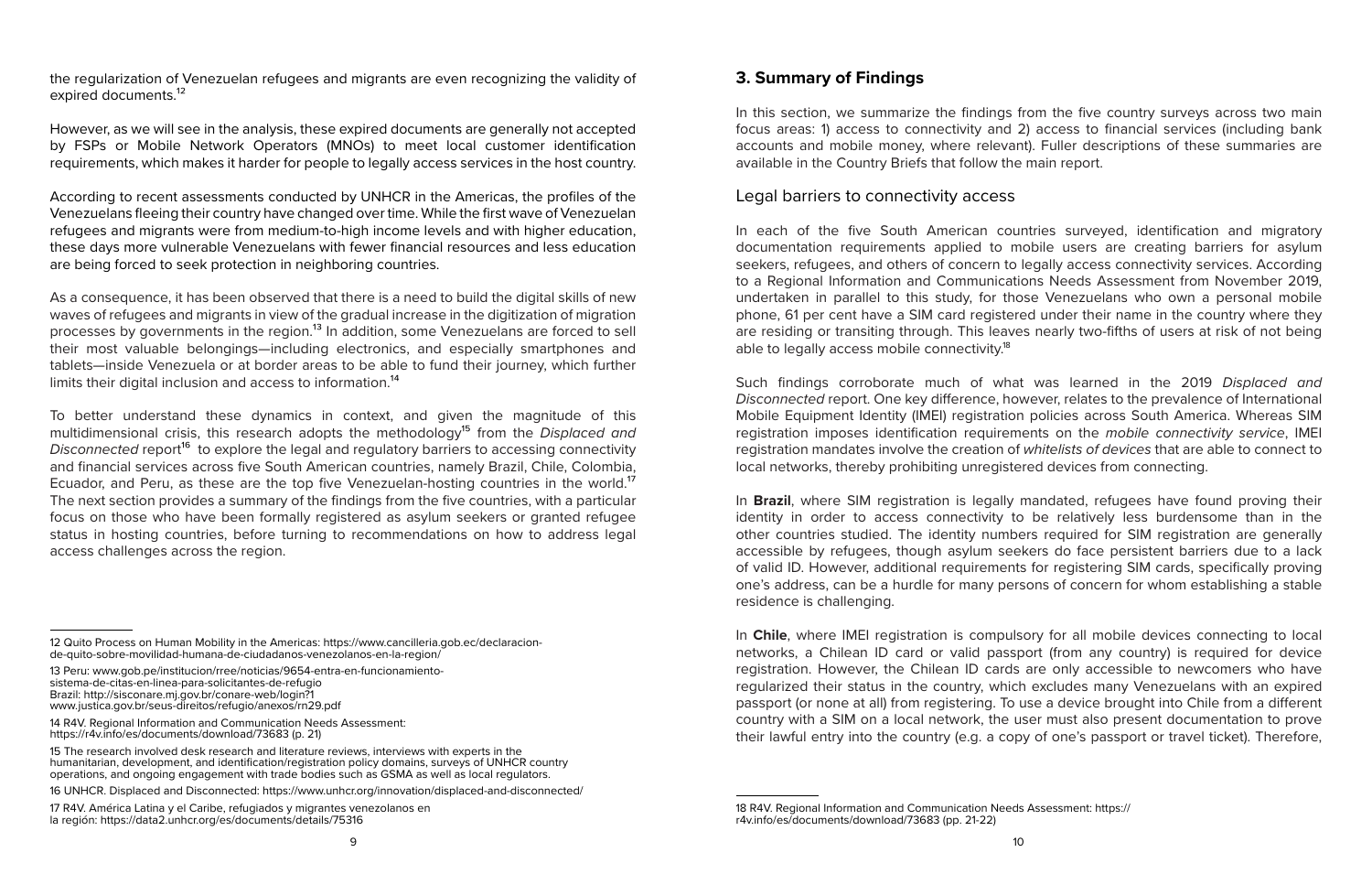<span id="page-9-0"></span>people who enter Chile irregularly (i.e. without a *Visa de Responsabilidad Democrática*) cannot register their devices in their own name.<sup>19</sup>

For refugees and migrants in **Colombia**, where users are legally required to register their device identifiers (i.e. IMEI numbers) on a national registry established by the regulator, one must provide a valid travel document, visa, and immigration card to register. While the credentials issued to recognized refugees are acceptable for IMEI registration, the *salvoconducto* (a temporary stay permit) issued to asylum seekers is not deemed to be a recognized identity document and thus cannot be used for device registration. It is important to note that the number of asylum seekers in Colombia far outweighs the number of recognized refugees, forcing many to find workarounds to access connectivity. MNOs are required to block unregistered IMEIs that appear on their networks. Users have a 20-day grace period to register an IMEI before the device is blocked.

In **Ecuador**, the focus of the mobile registration policy is on registering device identifiers (i.e. IMEIs). Ecuador's policy requires operators to store each customer's device identity against their mobile number. For a mobile device to be registered in Ecuador, the device must not have been reported as stolen in Ecuador, Colombia, Peru or Bolivia.<sup>20</sup> No mobile registration data is stored centrally with the Agency for Regulation & Control of Telecommunications (ARCOTEL), the regulator. All data is held by the operator, including the verification data from the country's identity registry. ARCOTEL maintains an IMEI blacklist of all lost and stolen handsets. The humanitarian visa issued to asylum seekers is not legally sufficient for IMEI registration. Following the adoption of the Human Mobility Law (2017), refugees who have been issued a Foreigner Identity Card by the Civil Registry are able to register their IMEIs with their service provider and can thus legally access mobile connectivity in Ecuador. However, refugees awaiting the issuance of the Identity Card who are only in possession of the international protection visa issued by the Ministry of Foreign Affairs (MFA) cannot proceed with the registration.

**Peru**'s legislative framework mandates both SIM and IMEI registration. SIM registration is based on biometric verification against data on the national identity register. Peru's approach to IMEI registration involves both whitelisting and blacklisting of devices. As a practical matter, operators only accept a foreigner residence card or valid passport for SIM registration, not Temporary Permanence Permits or asylum seekers cards.

| Country  | <b>SIM Registration</b> | <b>IMEI Registration</b> |
|----------|-------------------------|--------------------------|
| Brazil   | X                       |                          |
| Chile    |                         | X                        |
| Colombia |                         | X                        |
| Ecuador  |                         | Χ                        |
| Peru     | X                       | X                        |

*Table 1: Identification Policies affecting Connectivity Access*

#### Legal barriers to accessing financial services

As with mobile connectivity, in each of the five countries surveyed, identification and migratory documentation requirements imposed on banking clients are creating barriers for asylum seekers and refugees to legally access financial services. Compared to other parts of the world, mobile money is relatively immature across South America and many countries do not have specific regulations that govern mobile money. However, new applications present interesting opportunities for displaced people to access certain financial services, most notably payments, and should be closely monitored by humanitarian organizations and donors.

In **Brazil**, where an individual must provide proof of residency, an ID number and a tax ID to open a bank account, persons of concern face barriers to access. While Brazilian law states that both asylum seekers and refugees should be provided with the requisite identity numbers, being formally registered to an address by way of paying rent or purchasing property remains a challenge for many. In this context, UNHCR has established formal partnerships with banks in Brazil to facilitate access to banking services. Such partnerships aim at providing information on refugee matters and refugee law to bank agents, so they are better equipped to assist this population. In particular, through a partnership with the Central Bank of Brazil, UNHCR has launched a booklet on access to financial services for the refugee population.

To open a bank account in **Chile**, a person must have an ID card issued by the Chilean Civil and Identity Registry and a valid Chilean ID known as a RUN (*Rol Único Nacional*). This ensures that applicants already have a residence permit in the Chilean national territory. To open a bank account with a foreign ID card, banks can require a Temporary Resident Permit or Permanent Resident Permit. Checking accounts can only be opened by permanent residents, and most banks also require the person to have been a permanent resident for a specific period (often five years).

<sup>19</sup> In some cases, such as when one enters Chile with a new device, proof of purchase may also be required.

<sup>20</sup> Telecompaper. Ecuador starts registration of mobile phones: [https://www.telecompaper.](https://www.telecompaper.com/news/ecuador-starts-registration-of-mobile-phones--1002253) [com/news/ecuador-starts-registration-of-mobile-phones--1002253](https://www.telecompaper.com/news/ecuador-starts-registration-of-mobile-phones--1002253)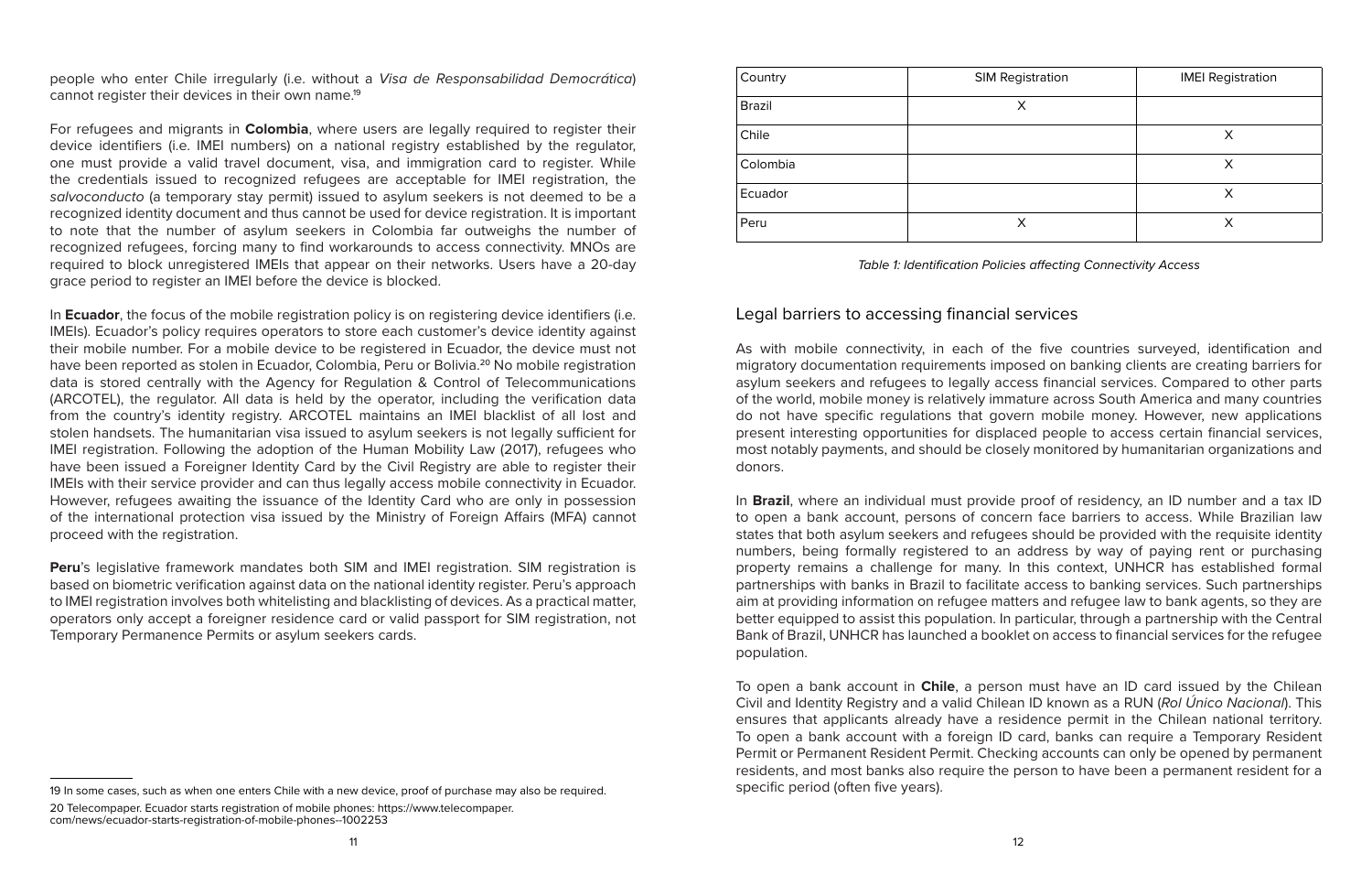<span id="page-10-0"></span>To open a bank account in **Chile**, a person must have an ID card issued by the Chilean Civil and Identity Registry and a valid Chilean ID known as a RUN (Rol Único Nacional). This ensures that applicants already have a residence permit in the Chilean national territory. To open a bank account with a foreign ID card, banks can require a Temporary Resident Permit or Permanent Resident Permit. Checking accounts can only be opened by permanent residents, and most banks also require the person to have been a permanent resident for a specific period (often five years).

In **Colombia**, opening a bank account requires the provision of an official identity document. Asylum seekers face persistent barriers in opening accounts because the credential they are issued by the government is not intended for identification. Refugees who have regularized and been issued a Colombian identity document and PEP holders (special stay permit) can open a bank account.

In **Ecuador**, neither the humanitarian visa for asylum seekers, nor the international protection visa for recognized refugees, is sufficient to open a bank account or mobile money wallet. One must provide an ID card as issued to recognized refugees following the adoption of the 2017 Human Mobility Law or a valid foreign passport to access financial services. Following this law, recognized refugees are issued a visa by the MFA and provided with an ID card issued by the Civil Registry which is valid to open a bank account. The challenge remains for refugees who have been issued a visa but are waiting for the ID card, or those who do not have a passport. While the situation for refugees is advancing with the government increasing efforts to issue ID cards to previously recognized refugees, the main access challenge persists for asylum seekers who do not possess a passport.

In **Peru**, people who have been issued an asylum seeker card should be able to open a bank account or mobile money account, however since this document is not explicitly recognized in the financial sector regulations, obstacles persist. In practice, most banks ask for additional documentation such as a valid passport or other authorization.

|               | <b>Mobile Connectivity</b> |         | <b>Financial Services</b> |         |
|---------------|----------------------------|---------|---------------------------|---------|
|               | Asylum Seeker              | Refugee | Asylum Seeker             | Refugee |
| <b>Brazil</b> | S                          | S       | S                         | S       |
| Chile         | N                          | S       | N                         | S       |
| Colombia      | N                          | S       | N                         | S       |
| Ecuador       | N                          | S       | N                         | S       |
| Peru          | N                          | S       | N                         |         |

*Table 2: Summary of Legal Access: Does the legal / regulatory framework in the country permit the population of concern to access the service in their own name?* 

Y: Yes, without any restrictions (e.g. no requirements for ID documentation) or with restrictions which can be met easily by all members of the population of concern S: Yes, though seldomly; i.e., with restrictions which are possible but not easy to meet or which can be met by some but not all members of the population of concern N: No

#### **4. Recommendations**

Emerging from these findings is a series of recommendations<sup>21</sup> targeted at government bodies, service providers, and humanitarian organizations in the region to help address legal barriers facing displaced people in their access to mobile and financial services.

#### **Governments should:**

*Clarify Access Requirements:* The Venezuelan crisis is a highly dynamic situation that has experienced different waves of population movements. Requirements for refugees and migrants entering and residing in neighboring countries have evolved over time; so has people's access to legal stay arrangements, ID credentials, and other documentation required for service access. Government bodies should clearly communicate to stakeholders, including MNOs and FSPs, what types of residence, legal stay arrangements, and forms of ID are legally valid to access mobile connectivity and financial services, and update this information in a timely fashion when policies change. Clear and regularly updated communications will help service providers and their agents who may be unfamiliar with or uncertain about forms of ID held by refugees and others.

<sup>21</sup> We would also encourage readers to review the full suite of recommendations from Displaced and Disconnected:<https://www.unhcr.org/innovation/displaced-and-disconnected/>(pp. 32-36)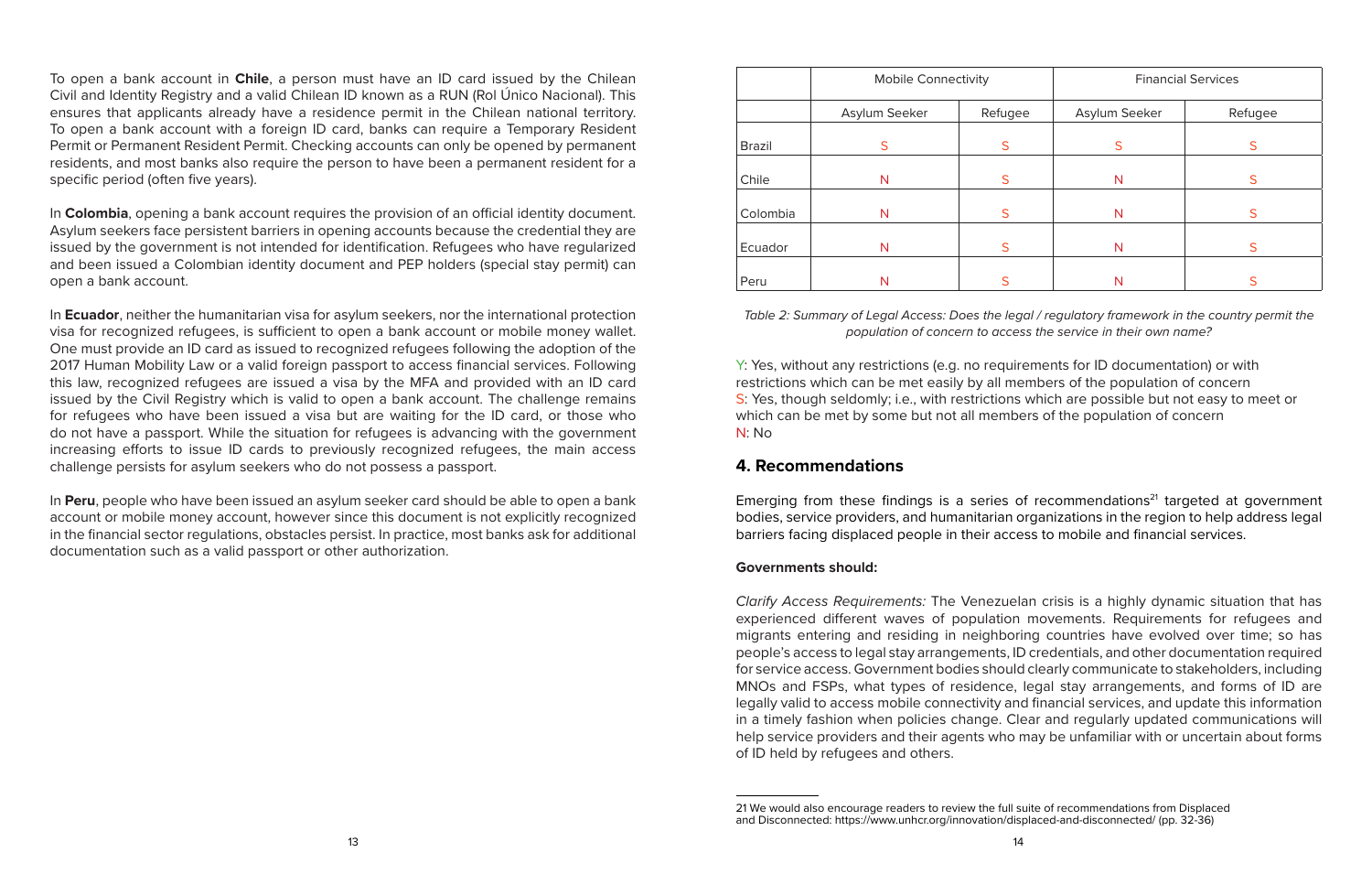*Ensure Comprehensive Coverage:* Regulatory regimes should be designed in a way that facilitates access to services for all legal residents and should acknowledge the respective credentials of all legal residents accordingly, specifically those carried by refugees, asylum seekers, and others of concern. Along similar lines, government authorities should reconsider the length of grace periods before blocking unregistered IMEIs to facilitate refugee and migrant access to mobile connectivity.

*Consider Tiering KYC / CDD Requirements:22* The implementation of tiered KYC / CDD requirements could significantly increase access to mobile connectivity and financial services among refugees and migrants. Rebalancing regulatory requirements for Venezuelans refugees and migrants and other displaced persons in South America with limited forms of valid ID credentials and other required documentation to enable access to basic mobile connectivity and financial services could greatly improve their livelihoods and open up economic opportunities. Such a 'low-tier' KYC / CDD procedure could be harmonized with the relaxed entry and visa processing requirements in certain countries in the region that accept expired Venezuelan ID credentials. This recommendation aligns with recent FATF guidance on digital identity, which encourages governments to "encourage a flexible, risk-based approach to using digital ID systems for CDD that supports financial inclusion. Consider providing guidance on how to use digital ID systems with different assurance levels for identity proofing / enrolment and authentication for tiered CDD."23

*Take a Regional Approach:* Considering the transient nature of displacement, to scale legal access to mobile connectivity and financial services among refugees and migrants in the region, a harmonized approach could be particularly effective. The five countries that form the focus of this study, in addition to other countries from Latin America and the Caribbean, could come together to develop a common approach to customer identification requirements for refugees and migrants. It would make sense to convene such discussions at organizations such as the Financial Action Task Force of Latin America (GAFILAT), ITU, Inter-American Telecommunications Commission (CITEL)<sup>24</sup> within the Organization of American States, GSMA, in particular its regional working groups, and Regulatel,<sup>25</sup> among other relevant venues. At such convenings, states should be particularly mindful of emerging international

guidance on how digital ID for refugees can serve to meet legal and regulatory requirements for customer identification.26

*Facilitate Responsible Innovation:* There is emerging evidence that refugees and migrants in South America are beginning to utilize new digital innovations including cryptocurrencies<sup>27</sup> for payments and other purposes. While such innovations may be appealing to many, in some cases due to the unorthodox approach taken to KYC / CDD, they may also introduce risks to users, for example with respect to consumer protection. National regulators should ensure that digital innovations are pursued in a lawful and responsible way, including through the establishment of effective data protection and privacy frameworks. They may also want to explore the use of 'regulatory sandboxes' in safely developing innovations to address humanitarian needs.28

#### **Service providers should:**

*Share Clear Guidance on Identity Credentials for Refugees and Migrants with Agents:* Across the region, there is ample opportunity for banks and mobile operators to better inform their agents about the particularities of refugee and migrant identification and identity verification, as well as what are the core legal requirements as opposed to what may be additional discretionary documentary evidence.

*Rethink Dormancy Periods:* Short dormancy periods prior to SIM deactivation can be an issue for displaced populations. Many have low levels of disposable income and as such it is not always possible to keep lines active as expenditure is prioritized on other household needs. Mobile operators could consider extending these periods or eliminating them altogether to help serve those affected by humanitarian crises.

*Engage with Regulators in Partnership with Humanitarian Organizations:* FSPs and MNOs in the Americas could work more closely with regulators on humanitarian matters by relaying challenges faced by refugees and migrants. The private sector has a unique perspective on the day-to-day realities of service access and are in a central position to work with governments and humanitarian organizations to help refugees and migrants overcome these barriers. Elsewhere, such engagement has resulted in improved access to mobile connectivity and digital finance among displaced persons.29

<sup>22</sup> As Gelb and Castrillon observe, "tiered KYC has generally been taken to apply to smaller-value accounts, limited in terms of maximum balances, transfers and services. But there have not been explicit prescriptions on how small such accounts need to be, how the risk-based assessments are to be done and exactly what requirements should be for such low-risk accounts. Judgment on these issues is left to country regulators. Each country has had to interpret FATF guidance in the light of its own circumstances. As an example, in 2011 Mexico approved a four-tiered regime for opening deposit accounts at credit institutions. As levels advanced, transaction limits increased, and simplification processes were reduced. However, within countries, banks and other financial institutions have ultimate accountability for knowing their customers. This three-stage assignment of accountability to the lowest level (from FATF to country regulators to financial institutions) -- means that there can be considerable room for uncertainty and that providers will not necessarily act on suggestions to minimize requirements for fear of a regulatory backlash. And, taking Mexico as an example, it is notable that an address is required even for the second lowest tier of basic accounts." https://www.cgdev.org/ publication/identifying-and-verifying-customers-when-are-kyc-requirements-likely-become-constraints (p. 5)

<sup>23</sup> FATF. Guidance on Digital ID: [http://www.fatf-gafi.org/publications/](http://www.fatf-gafi.org/publications/fatfrecommendations/documents/digital-identity-guidance.html) [fatfrecommendations/documents/digital-identity-guidance.html](http://www.fatf-gafi.org/publications/fatfrecommendations/documents/digital-identity-guidance.html) (p. 11)

<sup>24</sup><https://www.citel.oas.org/>

<sup>25</sup> <http://regulatel.org/>

<sup>26</sup> FATF. Guidance on Digital ID: [http://www.fatf-gafi.org/publications/](http://www.fatf-gafi.org/publications/fatfrecommendations/documents/digital-identity-guidance.html) [fatfrecommendations/documents/digital-identity-guidance.html](http://www.fatf-gafi.org/publications/fatfrecommendations/documents/digital-identity-guidance.html)

<sup>27</sup> See, for example: Un nuevo intercambio de Bitcoin en la frontera colombo-venezolana ayudará a los refugiados: [https://www.criptotendencias.com/actualidad/un-nuevo-intercambio](https://www.criptotendencias.com/actualidad/un-nuevo-intercambio-de-bitcoin-en-la-frontera-colombo-venezolana-ayudara-a-los-refugiados/)[de-bitcoin-en-la-frontera-colombo-venezolana-ayudara-a-los-refugiados/](https://www.criptotendencias.com/actualidad/un-nuevo-intercambio-de-bitcoin-en-la-frontera-colombo-venezolana-ayudara-a-los-refugiados/)

<sup>28</sup> Martin, A. and Balestra, G. (2019), Using Regulatory Sandboxes to Support Responsible Innovation in the Humanitarian Sector. Global Policy, 10: 733-736. doi:10.1111/1758-5899.12729

<sup>29</sup> For example, see the case of Uganda: [https://www.unhcr.org/afr/news/press/2019/8/5d5ba4274/](https://www.unhcr.org/afr/news/press/2019/8/5d5ba4274/unhcr-welcomes-uganda-communications-commission-directive-to-improve-refugees.html) [unhcr-welcomes-uganda-communications-commission-directive-to-improve-refugees.html](https://www.unhcr.org/afr/news/press/2019/8/5d5ba4274/unhcr-welcomes-uganda-communications-commission-directive-to-improve-refugees.html)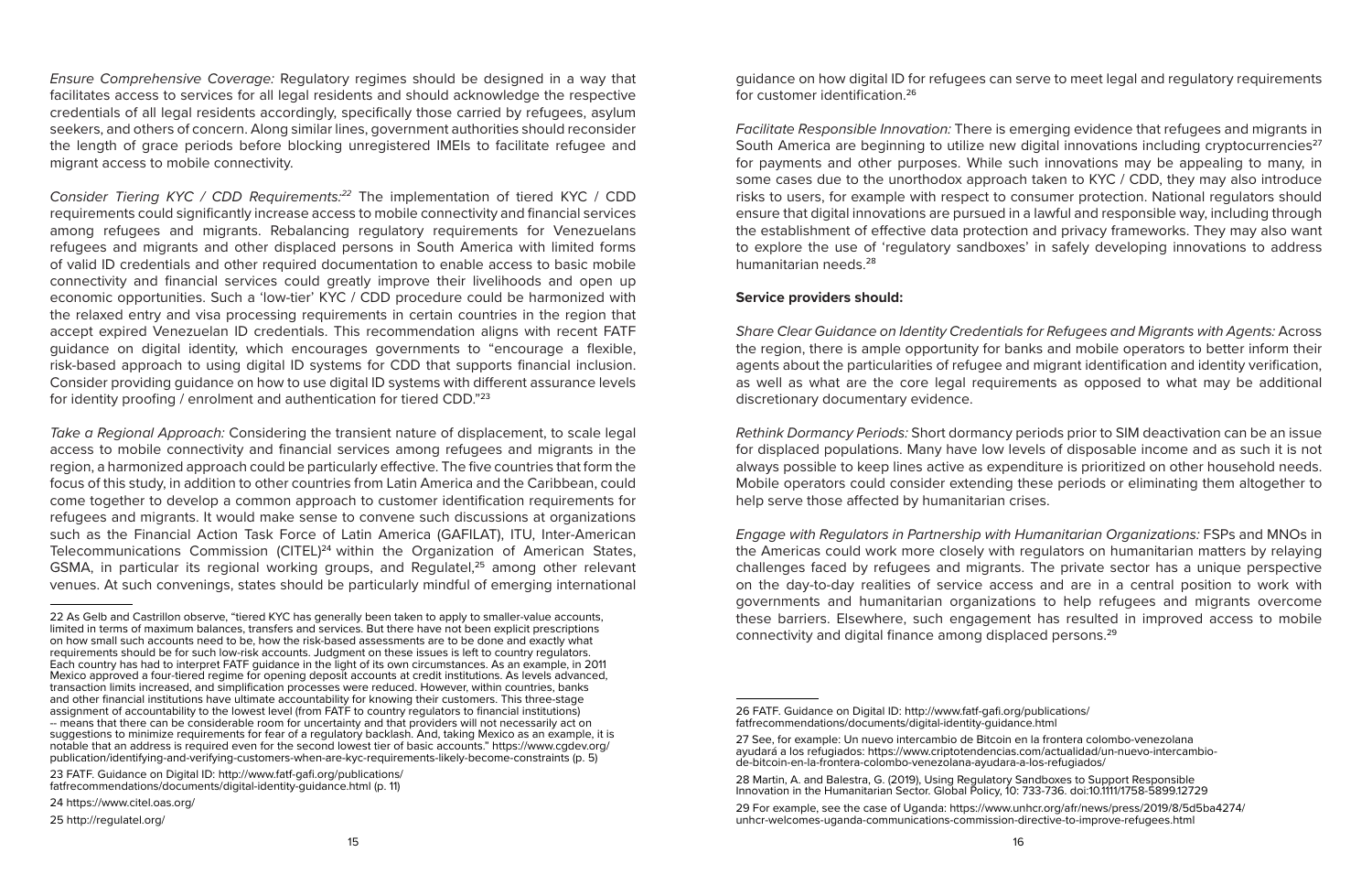*Leverage Regional Footprints to Support Humanitarian Access:* Given operators have in many cases a regional presence, it would be pertinent to examine the potential for adapting terms and conditions for roaming to facilitate cross-border access for forcibly displaced populations who are customers from other markets.

#### **Humanitarian organizations should:**

In addition to the overall recommendations for humanitarian organizations covered in the initial *Displaced and Disconnected* report<sup>30</sup> which could be mirrored in the South American context, the following actions have been identified:

*Jointly promote digital and financial inclusion for persons of concern*: Humanitarian organizations should continue working together with service providers, civil society, and other relevant institutions at regional and national levels to achieve conducive legal and policy environments.

- At a regional level, UNHCR and other humanitarian organizations could liaise with civil society organizations to give a voice in a coordinated manner to the specific ID-related challenges faced by refugees and migrants in accessing connectivity and financial services in relevant fora in the Americas, such as CITEL, ITU Regional Group for Latin American and the Caribbean, Regulatel, GSMA regional working groups, GAFILAT and Latin American Federation of Banks (FELABAN), among others.
- At a national level, humanitarian organizations, through inter-agency working groups, are in a position to engage with telecommunications and financial regulatory institutions to encourage policy changes aimed at recognizing specific needs of refugees and migrants in national legal frameworks. This would ultimately enable a more efficient and safer humanitarian response in view of the progressive digitization of aid.

*Sensitize service providers about access challenges facing the displaced:* UNHCR and organizations working directly with displaced persons could engage in a more systematic manner with financial institutions and mobile service providers to communicate about the specific forms of ID used by affected populations in the region to achieve a harmonized application of regulations in place. They should also encourage them to adapt their existing services and internal guidance to include refugees and migrants in their design.

*Advocate to expedite registration and documentation processes*: UNHCR and other relevant humanitarian agencies should continue liaising with local institutions responsible for providing ID credentials to refugees, migrants, and other forcibly displaced people to ensure a prompt issuance of identity documentation to facilitate their digital and financial inclusion in hosting countries. In those contexts where the governmental capacity is stretched, humanitarian

organizations could support existing registry and identity mechanisms and / or pursue discussions with government authorities to reconsider adjusting legal requirements in place to access connectivity and banking services.

<sup>30</sup> UNHCR. Displaced and Disconnected https://www.unhcr.org/innovation/wpcontent/uploads/2019/04/Displaced-Disconnected-WEB.pdf (pp. 34-36)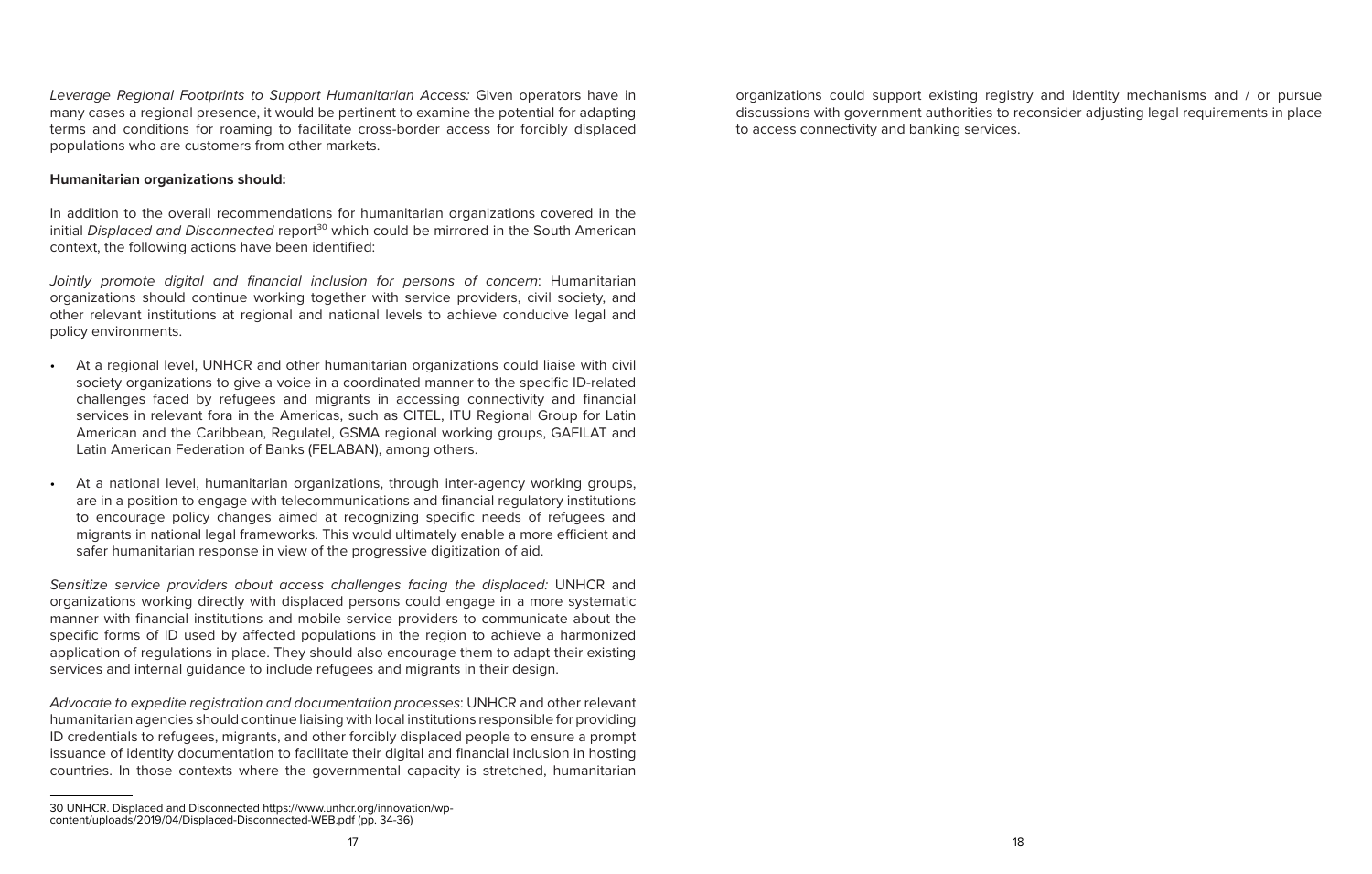#### <span id="page-13-0"></span>**5. Country Briefs**

## 

## **Brazil**

ITU Regulatory Tracker<sup>31</sup> Overall Score:

**88.50**

GSMA Mobile Money Regulatory Index:32

**88**

Party to the 1951 Refugee Convention:

**Yes**

Data Protection and Privacy Legislation:

**Yes**

As of December 2019, the main recognized refugee populations in Brazil were Venezuelan (20,912), Syrian (3,650), Congolese [Democratic Republic] (1,223), Colombian (829), Palestinian (486), and Pakistan (321). As of November 2019, the backlog of asylum claims stood at some 219,103 pending applications compared to 31,482 recognized refugees by the end of 2019. The asylum seeker populations were composed mainly of the following nationalities: Venezuelan (129,988), Haitian (26,876), Cuban (9,793), Senegalese (6,029), and Bengali (5,092). The profiles of these persons of concern vary greatly.<sup>33</sup>

In terms of location, asylum seeker and refugee populations are spread throughout the country, concentrating mainly in urban areas such as São Paulo, Rio de Janeiro, Brasília, and Curitiba. Venezuelan asylum seekers mainly enter through the land border of Roraima state, Northern Brazil, where most are concentrated.

Many of these persons of concern will arrive in Brazil with ID credentials from their country of origin, including passports, birth certificates, national IDs, and voter registration cards. Upon arrival to Brazil, asylum seekers receive an asylum seeker certificate (proof of refugee registration), tax ID numbers (*Cadastro de Pessoa Física* [CPFs]), and a work permit. As per Federal Decree No. 9277/18, upon requesting asylum, asylum seekers should receive a proof of ID called a Provisional Document of the National Migration Registry. In addition, recognized refugees are issued an ID credential, formerly known as the RNE (National Foreigner Registry, *Registro Nacional de Estrangeiros*) Card, which has been renamed to the *Carteira de Registro Nacional Migratorio*.

The Government of Brazil is fully responsible for issuing these documents. The Federal Police is the national migratory authority in Brazil and is legally responsible for issuing the asylum seeker certificate, ID card, and travel documents to recognized refugees. The Ministry of Labour is responsible for issuing work permits (*carteira de trabalho*). The Ministry of Treasury is responsible for issuing CPFs.

Proof of address is a constant challenge for those living in irregular settlements in urban areas where formal rent is rarely attained given the high price of accommodation and extensive requirements (documents and guarantors). In the context of the Venezuela situation, where temporary shelters have been established in the state of Roraima, Northern Brazil, it is a challenge to provide proof of address for those living in such shelters UNHCR and partner organizations managing the shelters have issued letters ensuring proof of address, but some banks have also asked for other documents such as proof that the partner NGO is duly managing the shelter, electricity / water bills of the shelter under the name of UNHCR or partner NGO, etc. UNHCR is working to advocate and raise awareness of the issue among banking institutions.

<sup>31</sup> The ITU Regulatory Tracker is an evidence-based tool to help decision makers and regulators make sense of the rapid evolution of ICT regulation. It helps track progress and identify gaps in regulatory frameworks, making the case for further regulatory reform.

<sup>32</sup> The GSMA Mobile Money Regulatory Index provides a quantitative assessment of the extent to which national regulation has been effective in establishing enabling regulatory environments for mobile money.

<sup>33</sup> CONARE and Federal Police: Refúgio em Números Publicações: https://www. justica.gov.br/seus-direitos/refugio/refugio-em-numeros and http://www.pf.gov.br/ servicos-pf/imigracao/Apresentao\_Novembro\_2019\_VFinal\_RETIFICADA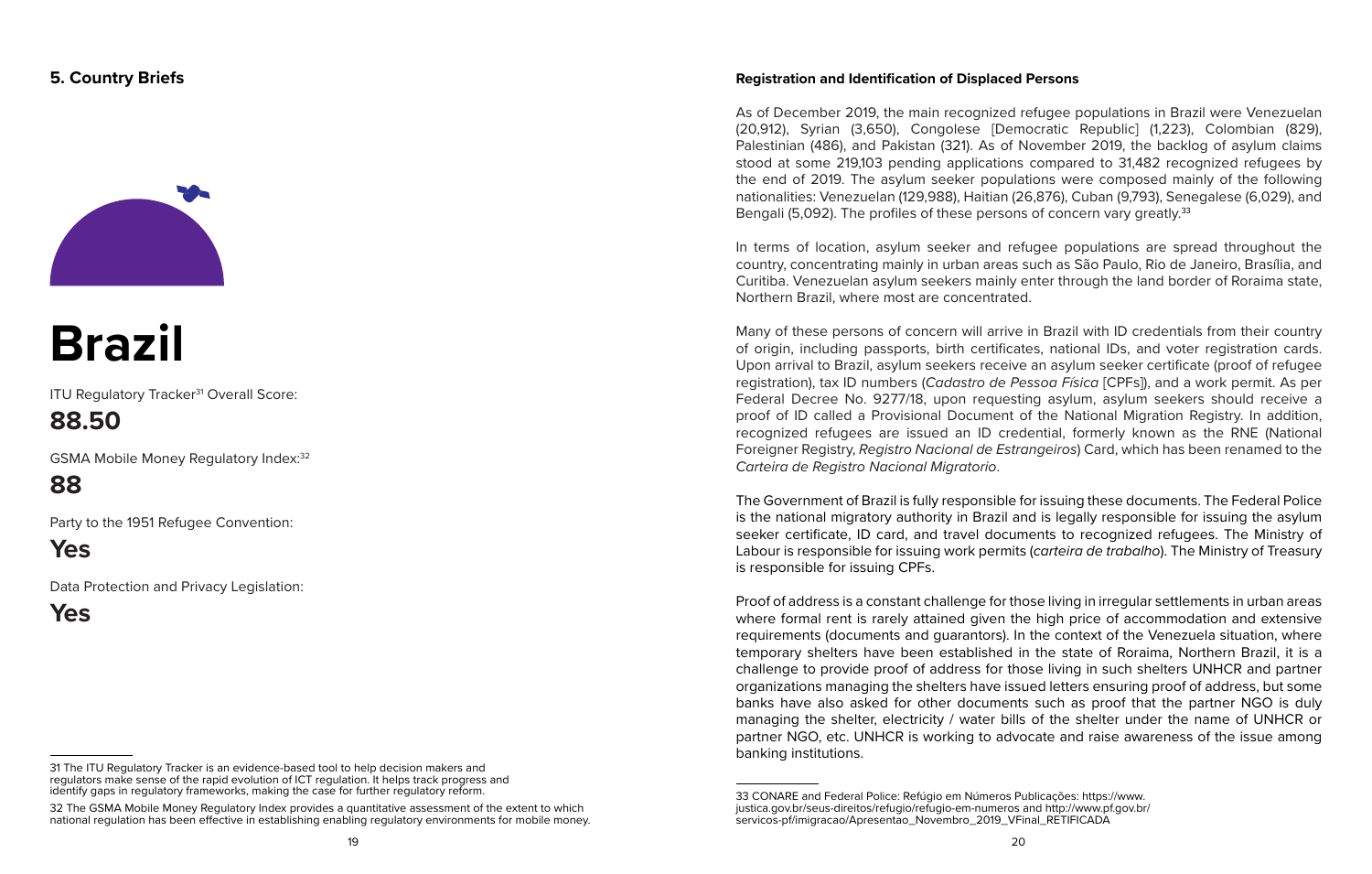#### **SIM / IMEI Registration**

SIM registration is legally required in Brazil following *Lei Nº 10.703, de 18 de julho de 2003*, a federal law. The federal law has been followed up by state laws with additional requirements.34 A user can activate a SIM card by providing an ID number and valid CPF (for prepaid accounts). A second rule, resolution No. 477/2007 from Anatel (National Telecommunications Regulatory Agency, *Agência Nacional de Telecomunicações*) requires mobile service providers to also collect the user's address. Those without a CPF (e.g. foreign visitors) can contact the mobile operator's special service for non-Brazilian residents, which requires personal information such as a passport number and home address to register a SIM. Certain MNOs have opposed SIM registration mandates: the National Association of Cell Phone Operators appealed to Brazil's Federal Supreme Court challenging the law of the state of São Paulo.<sup>35</sup>

While some persons of concern who lack a CPF may rely on friends or acquaintances to register a SIM on their behalf, in general proving identity is not the main barrier to SIM access in Brazil as most possess the required ID credentials. The biggest challenges relate to additional documentary requirements such as proof of address. Lack of awareness of legal requirements among mobile operator agents is also a barrier to access.

#### **Know Your Customer / Customer Due Diligence Rules**

Brazil has been a full member of the Financial Action Task Force since 2000. The key regulation driving Anti Money Laundering (AML) / Combating the Financing of Terrorism (CFT) requirements is *Lei Nº 9.613, de 3 de março de 1998*; which was updated by *Lei Nº 12.683, de 2012*. *Carta Circular Nº 3.813, de 7 de abril de 2017* specifies which forms of governmentissued ID credential are required to be presented as part of the KYC  $/$  CDD process.<sup>36</sup> The main regulatory actors are the Central Bank of Brazil and Council for Financial Activities Control (*Conselho de Controle de Atividades Financeiras*).

To open a bank account in Brazil, an individual must provide proof of residency (with a valid registered address), an ID number, and a CPF. While Brazilian law states that both asylum seekers and refugees should be provided with an ID number and a CPF, being formally registered to an address by way of paying rent or purchasing property remains a challenge to many persons of concern. According to the Central Bank of Brazil, as specified in *Carta Circular Nº 3.813*, the asylum seeker certificate issued by the Federal Police is a valid proof of ID to open a bank account. However, in Brazil such documents consist of an A4 black and white piece of paper, and do not convey the appearance of officialness, creating practical challenges for asylum seekers seeking to open a bank account. It is expected that the aforementioned Federal Decree No. 9277/18, when fully implemented, will change this situation.

In addition, UNHCR has established formal partnerships with banks in Brazil to facilitate access to banking services. Such partnerships aim at providing information on refugee issues and refugee law to bank agents, so they are better equipped to assist this population. In September 2019, UNHCR's Livelihoods Unit organized a workshop aimed at raising awareness of refugee issues among financial institutions operating in the microcredit segment. This workshop was a first step in a long-term strategy adopted by UNHCR Brazil to increase the access of refugees to microcredit services. Through a partnership with the Central Bank of Brazil, UNHCR launched a booklet on access to financial services for the refugee population.

#### **Mobile Money**

According to the World Bank's Global Findex database, Brazil's mobile money penetration (in terms of account ownership for  $15+$  years old) is 4.84 per cent. In 2013, Law  $N^{\circ}$  12.865 and associated regulations permitted non-banks to issue e-money as payments institutions, however at present no MNO in Brazil offers a traditional mobile money service.

#### **Data Protection**

As of August 2018, Brazil had a comprehensive data protection legal framework in place.<sup>37</sup>

<sup>34</sup> See, for example, the requirements for São Paulo: [https://www.al.sp.gov.](https://www.al.sp.gov.br/repositorio/legislacao/lei/2016/lei-16269-05.07.2016.html) [br/repositorio/legislacao/lei/2016/lei-16269-05.07.2016.html](https://www.al.sp.gov.br/repositorio/legislacao/lei/2016/lei-16269-05.07.2016.html)

<sup>35</sup> Tele.Síntese. Operadoras vão ao STF contra cadastro de comprador de celular pré-pago em SP: http://www. telesintese.com.br/operadoras-vao-ao-stf-contra-lei-de-sp-que-obriga-cadastro-de-comprador-de-celular/

<sup>36</sup> Banco Central do Brasil. Carta Circular Nº 3.813, de 7 de Abril de 2017: [https://www.bcb.gov.br/pre/normativos/](https://www.bcb.gov.br/pre/normativos/busca/downloadNormativo.asp?arquivo=/Lists/Normativos/Attachments/50360/C_Circ_3813_v1_O.pdf) [busca/downloadNormativo.asp?arquivo=/Lists/Normativos/Attachments/50360/C\\_Circ\\_3813\\_v1\\_O.pdf](https://www.bcb.gov.br/pre/normativos/busca/downloadNormativo.asp?arquivo=/Lists/Normativos/Attachments/50360/C_Circ_3813_v1_O.pdf)

<sup>37</sup> Covington. Brazil's New General Data Privacy Law Follows GDPR Provisions: [https://www.](https://www.insideprivacy.com/international/brazils-new-general-data-privacy-law-follows-gdpr-provisions/) [insideprivacy.com/international/brazils-new-general-data-privacy-law-follows-gdpr-provisions/](https://www.insideprivacy.com/international/brazils-new-general-data-privacy-law-follows-gdpr-provisions/)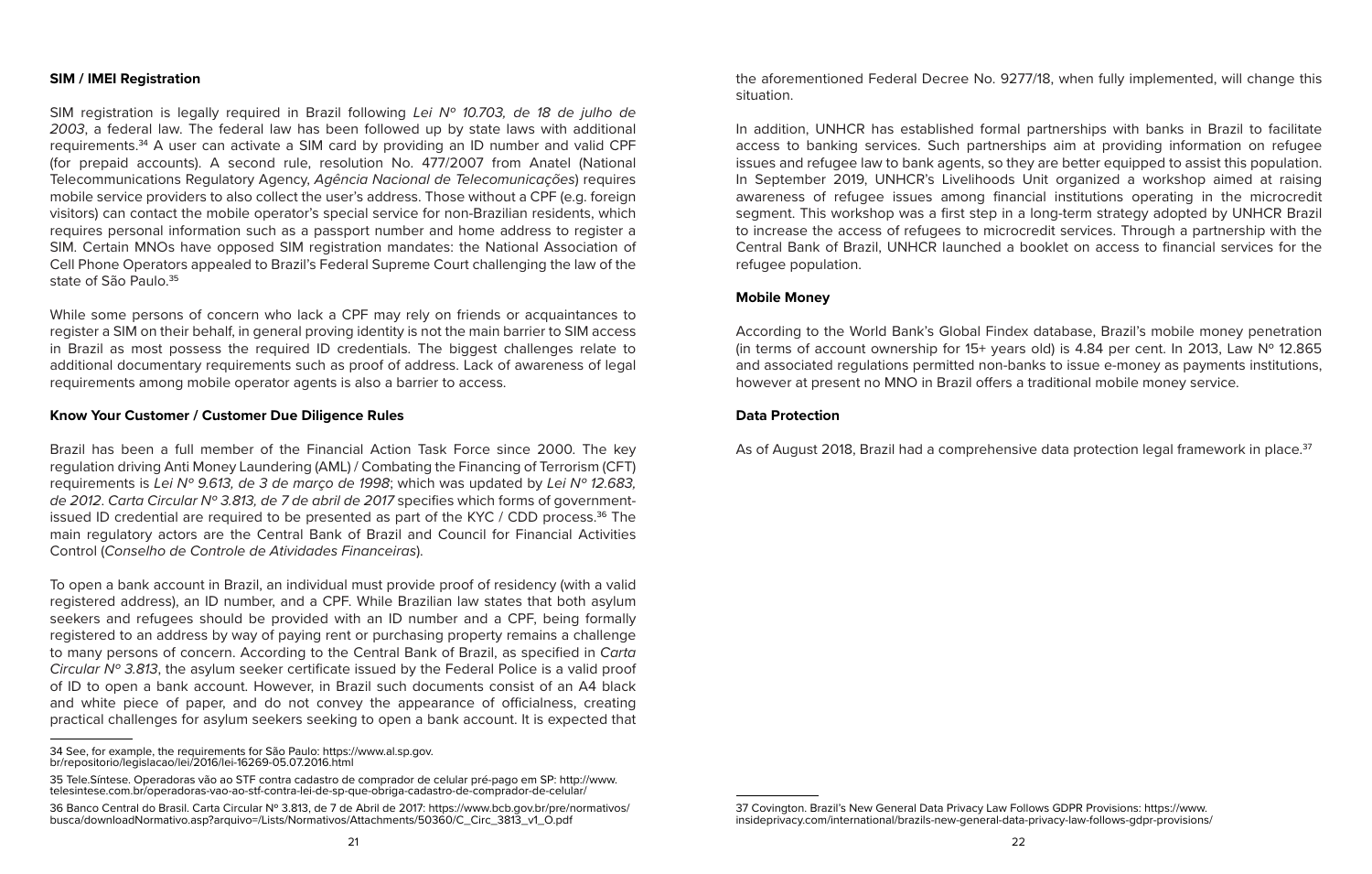## <span id="page-15-0"></span>**Chile**

ITU Regulatory Tracker Overall Score:

**79.00**

GSMA Mobile Money Regulatory Index:

**n/d**

Party to the 1951 Refugee Convention:

**Yes**

Data Protection and Privacy Legislation:

**Yes**

#### **Registration and Identification of Displaced Persons**

According to a report prepared by the Department of Foreign Affairs and Migration (*Departamento de Extranjería y Migración* [DEM]) in December 2019, during the period from 2010-2019, a total of 15,925 asylum applications were made. In 2019, 780 new asylum applications were registered, representing 14 per cent of the previous year's applications (5727 new applications were filed during 2018). Regarding the countries of origin, Colombians represent 44.2 per cent of the people who have requested asylum, followed by Cubans (29 per cent) and Venezuelans with (21.5 per cent).<sup>38</sup>

Among the Venezuelan population in Chile, a large portion only has a Venezuelan identity card. Within that group, the number of people with passports issued by Venezuelan authorities is lower. It should be taken into account that, due to the difficulties in renewing and obtaining documents in the Bolivarian Republic of Venezuela, there is a substantial number of people with expired identity cards and passports, which inhibits them from applying for regular migration status in Chile. Visas can be stamped into expired passports which have been issued in 2013 or later, though this is only possible for Venezuelan nationals.

As of June 2019, new regulations were introduced for Venezuelan nationals: only those that have obtained a Democratic Responsibility Visa or a consular tourist visa can enter the country. This has resulted in many people entering the country irregularly after being rejected at the border. The Colombian population in Chile does not face major obstacles in obtaining valid identity cards and passports from their country of origin. Migrants from other nationalities also generally do not have problems obtaining such identity documents.

Once in Chile, people who have regularized their immigration status in the country, whether through temporary residence visa, contract work visa, student visa, or those who already have permanent resident status (regardless of their nationality), are issued a foreign residence card by the Civil and Identity Registry of Chile (*Registro Civil e Identificación*). This document includes the person's biographical information, a photograph, a National Unique Role (*Rol Único Nacional* [RUN]) number, a fingerprint, and verification codes. The only difference between this ID for foreigners and the ID cards of Chilean nationals is a legend that indicates the holder is a foreign national and their current type of residence permit.

As noted above, the Chilean institution in charge of issuing identity documents for foreigners is the Civil and Identity Registry. Application is possible after obtaining a residence permit. If the person's visa was stamped at a Chilean Consulate abroad, it needs to be registered with the Investigations Police of Chile (*Policía de Investigaciones* [PDI]) and then an application for a foreign identity card may be made at the Civil and Identity Registry. If the visa application was made in Chile, it must be stamped in the passport by the DEM, registered with the PDI and, finally, an application for an identity card may be made at the Civil and Identity Registry.

<sup>38</sup> Departamento de Extranjería y Migración. Minuta Refugio en Chile: [https://www.extranjeria.gob.cl/](https://www.extranjeria.gob.cl/media/2020/03/Minuta_Refugio.pdf) [media/2020/03/Minuta\\_Refugio.pdf](https://www.extranjeria.gob.cl/media/2020/03/Minuta_Refugio.pdf) (cached version here: [https://webcache.googleusercontent.com/](https://webcache.googleusercontent.com/search?q=cache:3J4c15lrIboJ:https://www.extranjeria.gob.cl/media/2020/03/Minuta_Refugio.pdf) [search?q=cache:3J4c15lrIboJ:https://www.extranjeria.gob.cl/media/2020/03/Minuta\\_Refugio.pdf](https://webcache.googleusercontent.com/search?q=cache:3J4c15lrIboJ:https://www.extranjeria.gob.cl/media/2020/03/Minuta_Refugio.pdf) )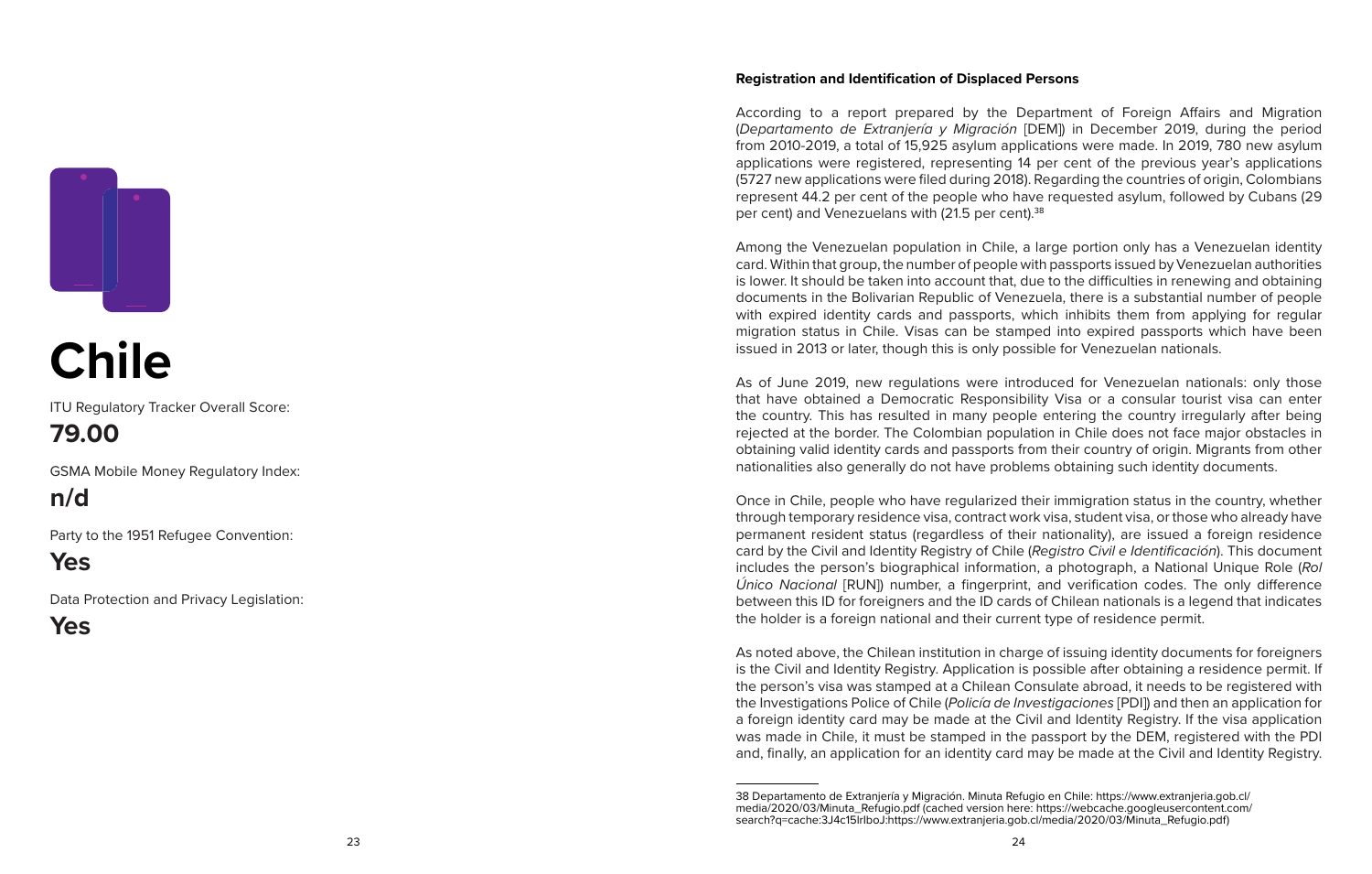In the case of asylum seekers, the application must be formalized by the DEM, i.e. the visa has to be stamped and afterwards registered at the PDI, and then an application for an identity card may be submitted to the Civil and Identity Registry.

#### **SIM / IMEI Registration**

While SIM registration has not been legislated in Chile, IMEI registration is compulsory for all devices used on local networks in the country.<sup>39</sup> Under the relevant legislation,<sup>40</sup> domestic retailers must register all devices sold in Chile with the Department of Telecommunications (*Subsecretaria de Telecomunicaciones* [SUBTEL]), thus forming an IMEI registry (i.e. a whitelist). In the case of foreign devices being used in Chile, once a SIM card from a Chilean operator is inserted into a non-registered device, the user has 30 days to complete registration online.<sup>41</sup> Tourists who are roaming while in Chile are unaffected by the IMEI registration requirement. Registration can be proof of purchase. Each individual is allowed to register up to one device per year for free.

While the relevant resolution does not specify what constitutes a valid form of ID, in practice a copy of a Chilean ID card or passport (from any country) is required for IMEI registration. Moreover, it appears that in practice proofs of device purchase are not required for registration. A website<sup>42</sup> designed to facilitate device registration by foreigners specifies the following documentary requirements:

1. Copy of identity document of who entered the phone to the country 2. Copy of

a) Passport or proof of entry to the country, or

b) Entry ticket to the country or equivalent document.

As a consequence of these requirements, people who enter Chile through irregular entry points cannot register a device in their own name. In the event that the request is made by a third party on behalf of the person of concern, a copy of the third party's identity document and simple power of attorney in their favor must also be included with the application.

#### **Know Your Customer / Customer Due Diligence Rules**

Chile is a member of the Financial Action Task Force of Latin America (GAFILAT), which is an Associate Member of the Financial Action Task Force (FATF). A number of laws comprise the country's AML / CFT framework, including: *Ley N° 19.366*, which in 1996 incorporated money laundering as a crime in the Chilean Penal System; *Ley N° 19.913*, which in 2003 created the

42 SUBTEL: If you are a foreigner:<https://multibanda.cl/soy-extranjero-foreigner/>

Financial Analysis Unit (*Unidad de Análisis Financiero* [UAF]) to prevent and stop money laundering; Ley  $N^{\circ}$  20.393, which in 2009 established the criminal responsibility of legal entities regarding the crimes of money laundering, financing of terrorism and bribery; and *Ley N° 20.818*, which in 2015 established guidelines for public entities to report suspicious financial transactions to the UAF.43

In Chile, the UAF coordinates the national AML / CFT framework, with support from different financial regulators including the *Superintendencia de Bancos e Instituciones Financieras* (SBIF), which regulates the banking sector. UAF regulations stipulate that financial institutions and certain non-financial institutions must implement KYC / CDD controls. The following information and documentation are required to identify customers:

- 1. Individual name (as it appears on the identity document)
- 2. RUN number
- 3. Individual profession or degree
- 4. Address in Chile or in country of origin / residency
- 5. E-mail address and / or phone number

Those seeking to open a bank account must have an identity card issued by the Chilean Civil and Identity Registry and a valid Chilean ID or RUN. This ensures that applicants already have a residence permit in the Chilean national territory. Otherwise, this procedure cannot be completed.

To open a bank account with a foreign ID card, banks can require a Temporary Resident Permit or Permanent Resident Permit. Checking accounts can only be opened by permanent residents, providing that the applicant also fulfils the rest of the business requirements (basically, salary slips).

#### **Mobile Money**

According to the World Bank's Global Findex database, Chile's mobile money penetration (in terms of account ownership for 15+ years old) is 18.67 per cent. At the time of writing, there is no regulation in Chile specific to cryptocurrencies or mobile money accounts.

#### **Data Protection**

Chile has a comprehensive data protection legal framework in place.<sup>44</sup>

<sup>39</sup> CommsUpdate. Subtel extends deadline for device registration: <https://www.commsupdate.com/articles/2019/01/09/subtel-extends-deadline-for-device-registration/>

<sup>40</sup> Fija Norma Técnica Que Regula Las Especificaciones Técnicas Mínimas Que Deberán Cumplir Los Equipos Terminales Utilizados En Las Redes Móviles: <https://www.leychile.cl/Navegar?idNorma=1091663&idVersion=2018-07-01>

<sup>41</sup> Subsecretaria de Telecomunicaciones. Resolución 1372 Exenta: [https://](https://multibanda.cl/wp-content/uploads/2018/10/18r_1372.pdf) [multibanda.cl/wp-content/uploads/2018/10/18r\\_1372.pdf](https://multibanda.cl/wp-content/uploads/2018/10/18r_1372.pdf)

<sup>43</sup> PWC. Know Your Customer: [https://www.pwc.com/gx/en/financial-services/](https://www.pwc.com/gx/en/financial-services/publications/assets/pwc-anti-money-laundering-2016.pdf) [publications/assets/pwc-anti-money-laundering-2016.pdf](https://www.pwc.com/gx/en/financial-services/publications/assets/pwc-anti-money-laundering-2016.pdf) (pp. 240-246)

<sup>44</sup> DLA Piper: Data Protection Law of the World: Chile: [https://www.](https://www.dlapiperdataprotection.com/index.html?t=law&c=CL) [dlapiperdataprotection.com/index.html?t=law&c=CL](https://www.dlapiperdataprotection.com/index.html?t=law&c=CL)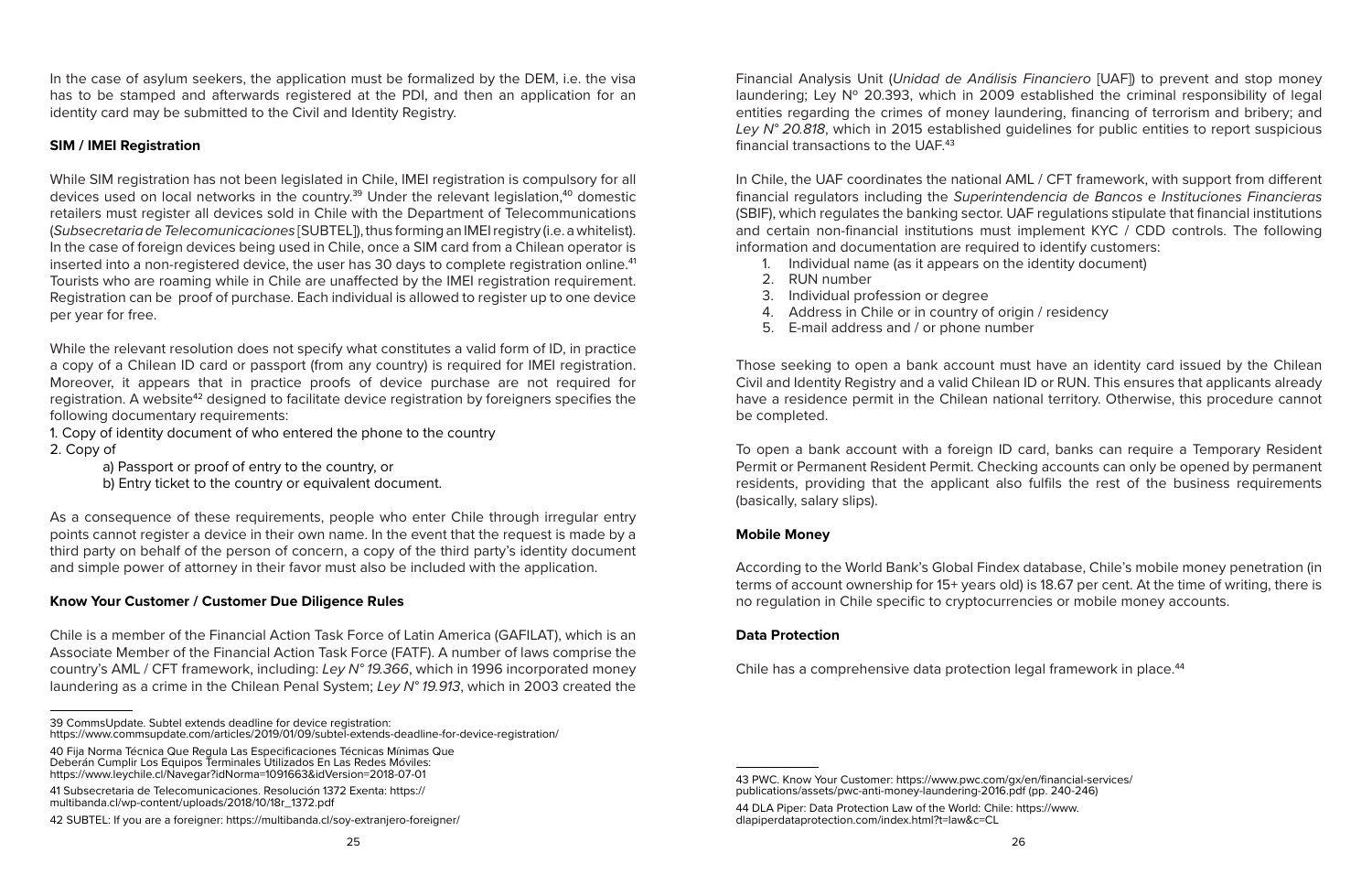# <span id="page-17-0"></span>╋

## **Colombia**

ITU Regulatory Tracker Overall Score:

#### **79.00**

GSMA Mobile Money Regulatory Index:

**90.28**

Party to the 1951 Refugee Convention:

**Yes**

Data Protection and Privacy Legislation:

**Yes**

#### **Registration and Identification of Displaced Persons**

As of March 2020, 1.8M Venezuelans are being hosted in Colombia out of which only 140 were recognized as refugees by the Government of Colombia and over 5,300 asylum seekers are awaiting for a formal decision on their status.<sup>45</sup>

The government of Colombia has created the Special Stay Permit (*Permiso Especial de Permanencia* [PEP]) to regularize the legal status of part of its immigrant population. This permit was aimed at Venezuelans who had entered the country regularly and had their passport stamped at a Colombian port of entry. The PEP grants access to health, education, work and financial services. Application is free, and permits have a duration of 90 days, renewable for equal periods up to a maximum of 2 years. Application and renewal are done through the Colombia Migration (*Migración Colombia*) website. While applicants need a valid passport to apply, the presentation of criminal records from Venezuela is not requested. A different form of PEP has been created for migrants registered in the Administrative Registry of Migrants from Venezuela (*Registro Administrativo de Migrantes de Venezuela* [RAMV]), which is open to people who had entered the country irregularly, before 8 June 2018.

The Colombian Government, through the Ministry of Foreign Affairs and Migration of Colombia (*Ministerio de Relaciones Exteriores y Migración*), issues machine-readable travel documents, visas and immigration cards for refugees admitted into the country. Asylum seekers are issued only a travel document (*salvoconducto*, SC2) by the *Migración Colombia*  office, which enables them to stay in the country legally for the duration of the refugee status recognition procedure. However, this is not considered a valid identity document.

#### **SIM / IMEI Registration**

SIM registration is not explicitly mandated by law in Colombia. However, Colombia does require mobile users to register their device identifiers (i.e. IMEI numbers) on a national registry established by the regulator *Comisión de Regulación de Comunicaciones* (CRC). This IMEI registry, which is operated by an independent administrator through agreements with mobile service operators, in effect serves the same purpose as SIM registration. *Decreto 1630 de 2011*46 creates a national registry of mobile phones to include IMEIs of stolen or lost devices both in Colombia and abroad (i.e. a blacklist), as well as the IMEI of any mobile device that is legally imported or manufactured in the country (i.e. a whitelist). To have their device whitelisted and thus operable in Colombia, users must register their full name, ID information (type and number), address, and telephone number with their mobile operator, which is obliged to verify this information against relevant databases. In order to enforce the government's IMEI registration policy, mobile service providers are required to block unregistered IMEIs that appear on their networks. Users have a 20-day grace period to register an IMEI before

<sup>45</sup> <https://r4v.info/es/situations/platform>

<sup>46</sup> This Decree has been compiled into a broader, single Decree that covers all of the ICT sector: Decreto 1078 de 2015: Decreto Único Reglamentario del Sector de Tecnologías de la Información y las Comunicaciones. The same rules of the 2011 Decree can now be found under Title 11 of the 2015 Decree: Medidas para restringir la operación de equipos terminales hurtados que son utilizados para la prestación de servicios de telecomunicaciones móviles.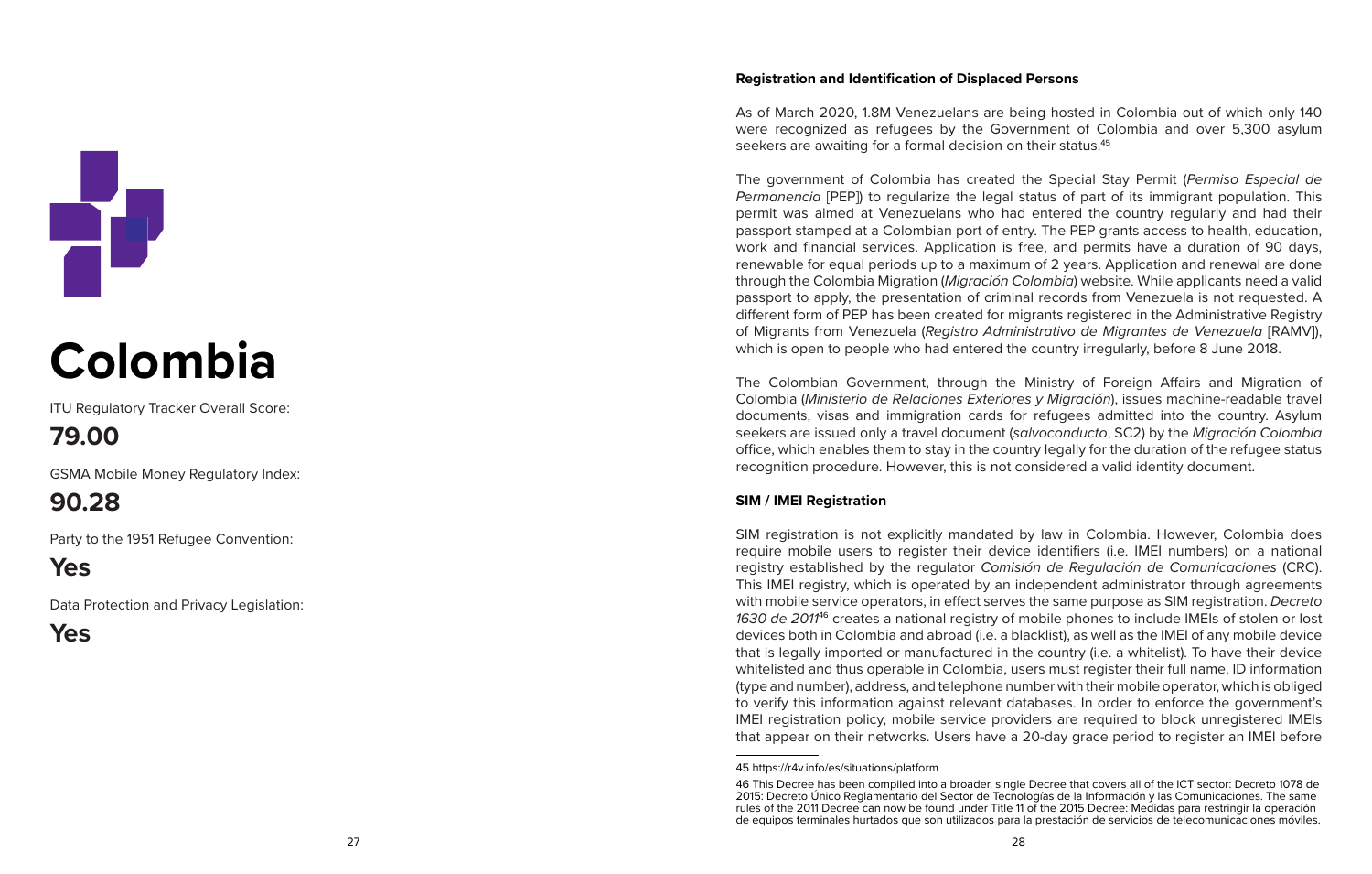the device is blocked. Karisma, a Colombian digital rights organization, has criticized the country's IMEI registry on the basis that the information required to register is excessive and that the process is technically complex.<sup>47</sup> According to the CRC, since February 2019 a project has been underway to simplify measures against mobile device theft in Colombia. As part of this project, the device registration procedures are also being revised to facilitate the process for all users, including refugees and migrants.

It is possible to register an IMEI with a valid travel document, visa, or immigration card, as well as the RAMV PEP. As it is not considered an identity document, one cannot use the salvoconducto for IMEI registration.

Refugees and migrants usually have a prepaid SIM card per family and share a mobile device among family members.48

#### **Know Your Customer / Customer Due Diligence Rules**

Colombia is a member of the GAFILAT. Colombia's key AML / CFT regulations are the Integrated System for the Prevention of Asset Laundering (*Sistema Integral para la Prevención del Lavado de Activos* [SIPLA]) and circulars which implemented the System for Preventing Asset Laundering and Terrorism Financing (*Sistema de Administración de Riesgo de Lavado de Activos y Financiación del Terrorismo* [SARLAFT]) through a risk- based approach. KYC / CDD requirements are issued by the Superintendence of Finance of Colombia (*Superintendencia Financiera de Colombia*).49

For individuals seeking to open a bank account, the regulations require the provision of an identity document, which includes the PEP according to the *Carta Circular 82 de 2019*. Each bank has its own KYC / CDD manual based on the general requirements in the SARLAFT rules.

#### **Mobile Money**

According to the World Bank's Global Findex database, Colombia's mobile money penetration (in terms of account ownership for 15+ years old) is 4.74 per cent. *Decreto 1491 de 2015*, which applies to electronic deposits and payments, is the most relevant regulation governing mobile money use.

#### **Data Protection**

Colombia regulates the protection of personal data through a suite of laws covering different areas, including through constitutional articles (15 and 20), statutory laws, and decrees that outline data protection obligations.. 50

<sup>47</sup> Fundacion Karisma. Señores Ministerio TIC: ¿Ya intentaron homologar un celular? Yo sí y ¡no pude!: <https://stats.karisma.org.co/senores-ministerio-tic-ya-intentaron-homologar-un-celular-yo-si-y-no-pude/>

<sup>48</sup> Internal UNHCR country team survey

<sup>49</sup> PWC. Know Your Customer: [https://www.pwc.com/gx/en/financial-services/](https://www.pwc.com/gx/en/financial-services/publications/assets/pwc-anti-money-laundering-2016.pdf) [publications/assets/pwc-anti-money-laundering-2016.pdf](https://www.pwc.com/gx/en/financial-services/publications/assets/pwc-anti-money-laundering-2016.pdf) (pp. 247-252)

<sup>50</sup> DLA Piper. Data Protection Laws of the World: Colombia: [https://www.](https://www.dlapiperdataprotection.com/index.html?t=law&c=CO) [dlapiperdataprotection.com/index.html?t=law&c=CO](https://www.dlapiperdataprotection.com/index.html?t=law&c=CO)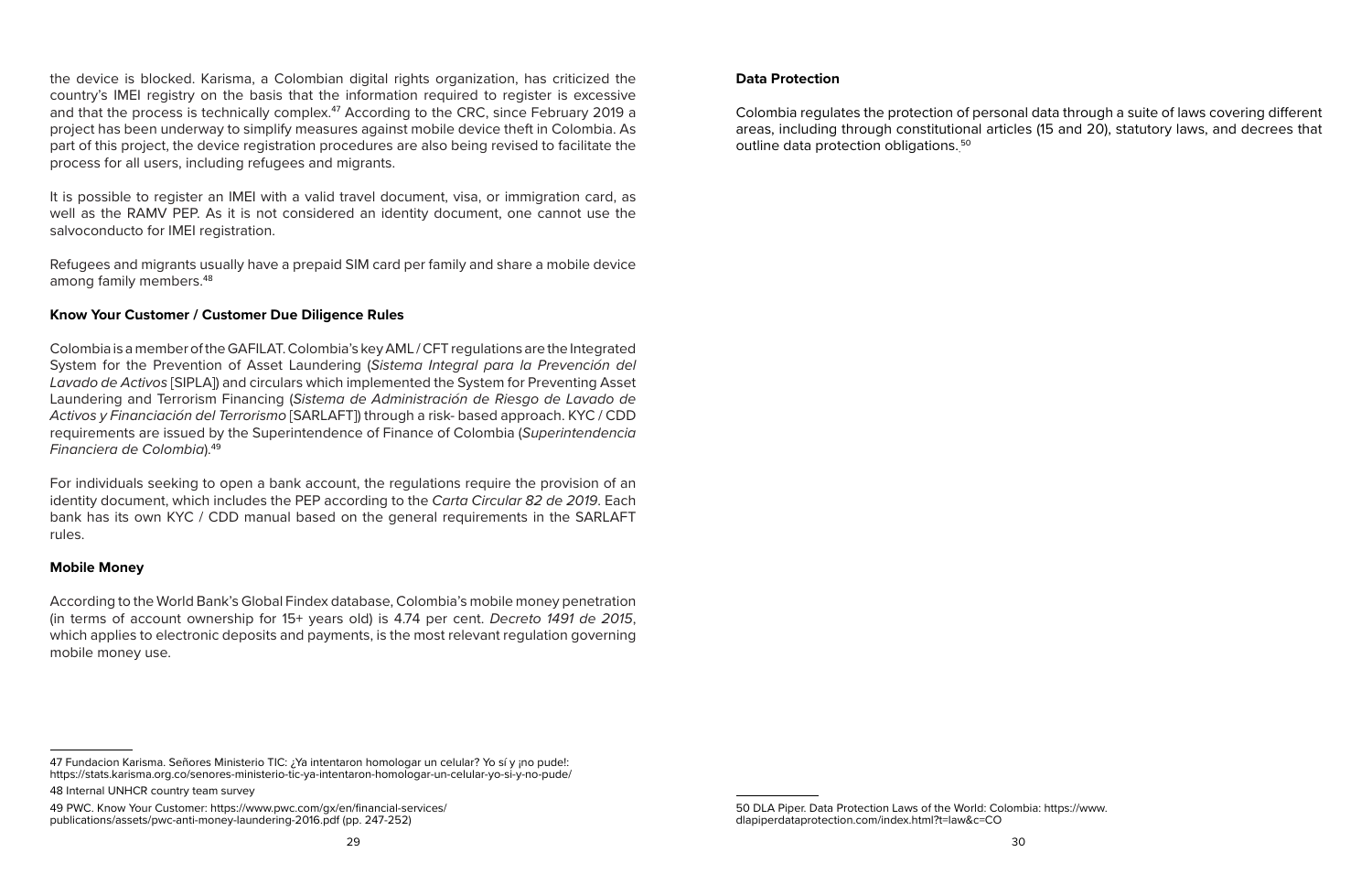<span id="page-19-0"></span>

## **Ecuador**

ITU Regulatory Tracker Overall Score:

**85.50**

GSMA Mobile Money Regulatory Index:

**n/d**

Party to the 1951 Refugee Convention:

**Yes**

Data Protection and Privacy Legislation:

**Draft**

#### **Registration and Identification of Displaced Persons**

Ecuador has recognized 69,315 refugees since 1989, which is the largest population of recognized refugees in Latin America. At the end of 2019, the total number of recognized refugees in Ecuador was 68,784 - 97 per cent of which were Colombians. In 2019, 20,896 people applied for asylum in Ecuador, which represents a 22.4 per cent increase in comparison to 2018. Most asylum seekers were Venezuelans for the second consecutive year, representing 74 per cent of the applications. Colombians, with 5,008 applications, saw a 5.1 per cent decrease in asylum applications in comparison to 2018.

Regarding the situation in Colombia, it is important to highlight that, for over 30 years Colombians have been forced to flee their country due to armed conflicts. Despite the signing of the 2016 peace agreement between the Colombian Government and the FARC (Revolutionary Armed Forces of Colombia or *Fuerzas Armadas Revolucionarias de Colombia*, the Colombian guerrillas), the number of Colombians seeking international asylum has increased. In 2018, the security of the Ecuador-Colombia border deteriorated. Criminal organizations operating in the area caused an increase of Colombian asylum seekers (+11 per cent, as compared to 2017). Risk profiles include children and teenagers, social and community leaders, and displaced families.

On the other hand, the situation in Venezuela has significantly impacted on Ecuador. Since 2016, more than 4.7 million Venezuelans have left their country, making it the largest exodus in Latin American history. 1.7 million of those migrants have entered Ecuador, of which 377,000 Venezuelans have settled in the country. In 2019, approximately 2,000 Venezuelans per day entered Ecuador (with peaks of 6,000 per day) until 26 August, when Ecuador started requiring visas for Venezuelan refugees and migrants.

Amongst those Venezuelans who arrived in 2019, only 25 per cent possessed a passport, drastically limiting the possibility of regularizing their status. According to UNHCR's Protection Monitoring, 45.5 per cent were in an irregular status in Ecuador, while 18 per cent were at risk of being irregular after the expiry of their tourist visa, valid for 180 days.

There are cases, especially in areas close to national borders, in which Colombian nationals arrive in Ecuador without documents (in some cases having lost their papers in transit), and have been able to request a travel document (*contraseña*) at their consulate to be used as a pre-identity document. There are also cases in which Colombian nationals can enter Ecuador by presenting their Colombian identity card and have their Andean Card stamped (the *Tarjeta Andina* or Andean Card is an immigration control document used by citizens of the Andean Community of Nations).

Venezuelans refugees and migrants in Ecuador also have documentation problems, as some of them do not have valid documents (i.e. a passport with at least 6 months of validity and with apostilled criminal records). The decision of the Ecuadorian Government to implement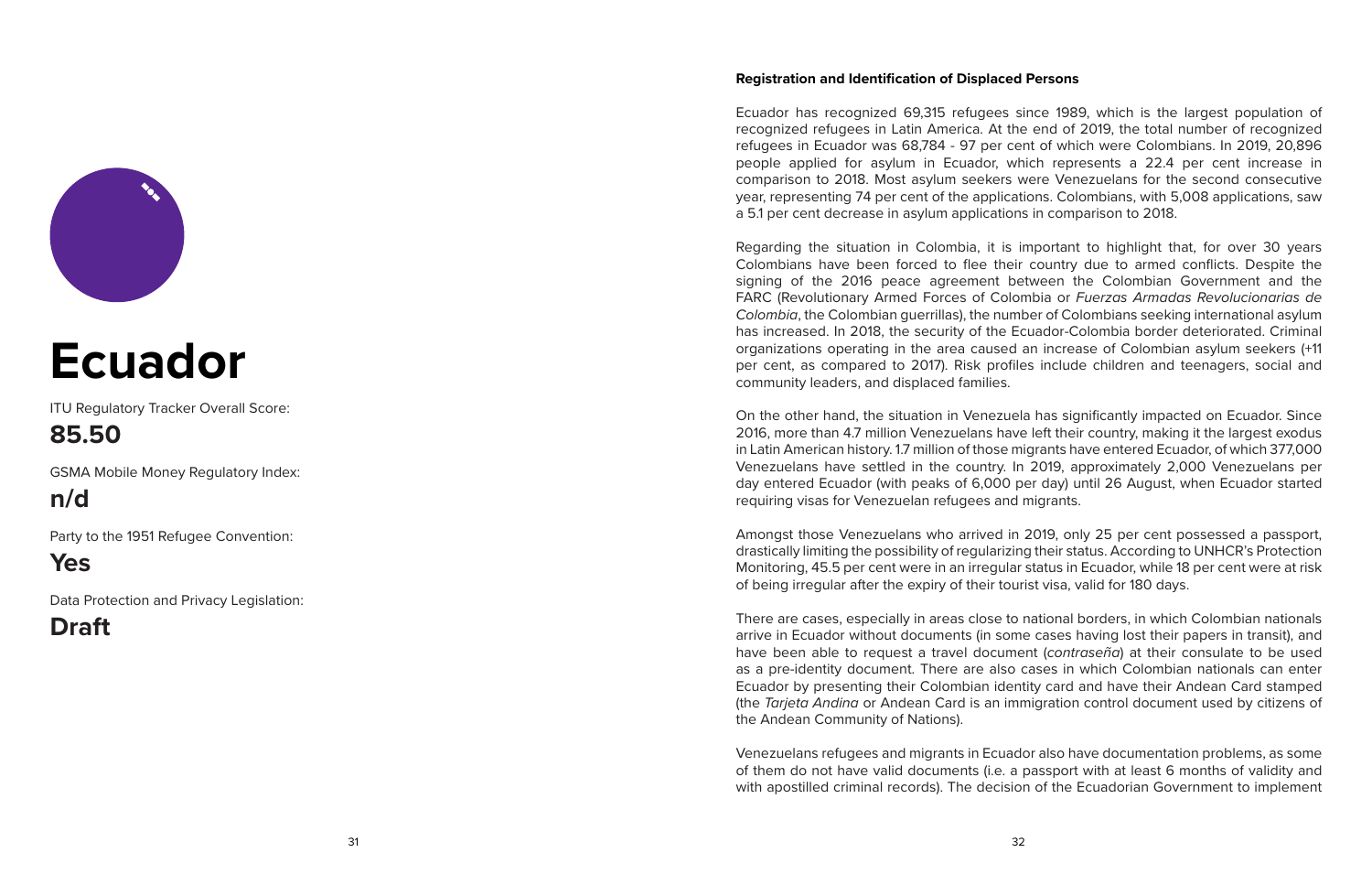a humanitarian visa<sup>51</sup> for Venezuelans where a valid passport and criminal records are required has become an entry barrier into the country. Following the Ministerial Resolution 103-2019 (complementary to Decree No. 826-2019 establishing the humanitarian visa), the Government of Ecuador recognizes the validity of Venezuelan passports up to five years after the expiration date for the purpose of regularization.

People who are registered as asylum seekers in Ecuador receive a humanitarian visa that gives them a regular immigration status until their refugee status determination process is resolved. This visa is issued by the Ministry of Foreign Relations and Human Mobility. In the case of people recognized as refugees by the Commission for Refuge and Statelessness (*Comisión de Refugio y Apatridia*), the Ecuadorian Government will issue a two-year international protection visa through the Ministry of Foreign Affairs and Human Mobility, which is renewable. The issuance of this type of visa also provides immigrants with a set of documentation to be presented at the Civil Registry for obtaining a Foreigner Identity Card.

The Human Mobility Law contemplates the registration of refugees in the Civil Registry and the issuance of national ID documents for them. At the end of 2019, 7,405 IDs had been issued to refugees, reaching a total of 12,973 IDs since the beginning of the project in late 2017.

UNHCR has provided technical assistance to the Civil Registry of Ecuador on the establishment and improvement of procedures for the registration and issuance of IDs to refugees and has contributed to the development and dissemination of relevant information material for refugees. At the end of 2018, UNHCR held meetings with the Ministry of Foreign Relations and Human Mobility to achieve the inclusion of humanitarian visas (granted to asylum seekers) and temporary international protection visas (issued to recognized refugees) in the country's electronic visa system. This was implemented in 2019.

#### **SIM / IMEI Registration**

In Ecuador, where there are reportedly more than 1,000 handset thefts and reported as lost a day,<sup>52</sup> as well as concerns about criminal activity, including hijacking, the focus of the mobile registration policy is on registering IMEIs to specific users and optimizing processes to block lost and stolen handsets. Ecuador introduced mandatory IMEI registration into law in 2009 with a deadline to have all customers registered by July 2012, though implementation continued through 2014.53 Ecuador has a comprehensive national identity scheme (the national ID number is used for passports, driver's licenses and the country's identity card) with registration of a mobile phone verifying a person's identity against this registry. There are provisions to allow foreign nationals to register devices and accordingly for eligible refugees to be able to access services. Although every citizen receives a civil register number from birth, and this number is used for all official documents, citizens have to be over 18 years of age before they can register a phone. Parents can register on behalf of children and there is no limit on the number of registrations an individual can make.

Ecuador's IMEI registration policy requires mobile operators to store each customer's device identity against their mobile number. Consequently, as customers need a SIM to access the mobile network, operators have details of both the IMEI, and the SIM associated with each of their registered customers. Mobile operators in Ecuador will not connect a handset to the network unless the IMEI is registered with the customer's details and identity verification has been received from the civil registry. For a mobile device to be registered in Ecuador, its brand and model have to meet technical requirements established by the regulator, the Agency for Regulation & Control of Telecommunications (ARCOTEL), and the device must not have been reported as stolen in Ecuador, Colombia, Peru or Bolivia.<sup>54</sup> No mobile registration data is stored centrally with the regulator. All data is held by the operator, including the verification data from the registry. ARCOTEL maintains the IMEI blacklist of all lost and stolen handsets.

Neither the humanitarian visa (for asylum seekers), nor the international protection visa (for recognized refugees), is sufficient documentation for IMEI registration. Only refugees who have been issued a Foreigner Identity Card are able to register their IMEIs with their service provider and thus legally access mobile connectivity in Ecuador.

#### **Know Your Customer / Customer Due Diligence Rules**

Ecuador is a member of the GAFILAT. Ecuador's new Law on the Prevention and Eradication of Money Laundering (*Ley Orgánica de Prevención, Detección y Erradicación del Delito de Lavado de Activos y del Financiamiento de Delitos*) was adopted by the country's legislature in July 2016.55 The Monetary and Financial Policy and Regulation Board (*Junta de Política y Regulación Monetaria y Financiera*) is in charge of drafting and directing public policies for the financial sector and issuing financial regulations. The Superintendency of Banks (*Superintendencia de Bancos del Ecuador*), a technical entity, supervises, audits, intervenes in, oversees, and monitors the financial activities carried out by the public and private entities of the national financial system.

The Financial Analysis Unit (*Unidad de Análisis Financiero*), the operational entity of the National Anti-Money Laundering Council, analyzes unusual and unjustified financial operations or transactions.

<sup>51</sup> Registro oficial – Decreto presidencial 826: [www.cancilleria.gob.ec/wp-content/uploads/2019/09/acuerdo\\_](https://www.cancilleria.gob.ec/wp-content/uploads/2019/09/acuerdo_ministerial_103_medidas_migratorias_a_favor_de_ciudadanos_venezolanos0169571001567716139.pdf) [ministerial\\_103\\_medidas\\_migratorias\\_a\\_favor\\_de\\_ciudadanos\\_venezolanos0169571001567716139.pdf](https://www.cancilleria.gob.ec/wp-content/uploads/2019/09/acuerdo_ministerial_103_medidas_migratorias_a_favor_de_ciudadanos_venezolanos0169571001567716139.pdf)

<sup>52</sup> ARCOTEL. El robo o pérdida de un celular debe ser reportado a la operadora: <https://www.arcotel.gob.ec/el-robo-o-perdida-de-un-celular-debe-ser-reportado-a-la-operadora/>

<sup>53</sup> Ecuador Times. IMEI registration for mobile phones rules from today: [https://www.](https://www.ecuadortimes.net/imei-registration-for-mobile-phones-rules-from-today/) [ecuadortimes.net/imei-registration-for-mobile-phones-rules-from-today/](https://www.ecuadortimes.net/imei-registration-for-mobile-phones-rules-from-today/)

<sup>54</sup> Telecompaper. Ecuador starts registration of mobile phones:

<https://www.telecompaper.com/news/ecuador-starts-registration-of-mobile-phones--1002253>

<sup>55</sup> Library of Congress: Ecuador: New Anti-Money Laundering Law: <https://www.loc.gov/law/foreign-news/article/ecuador-new-anti-money-laundering-law/>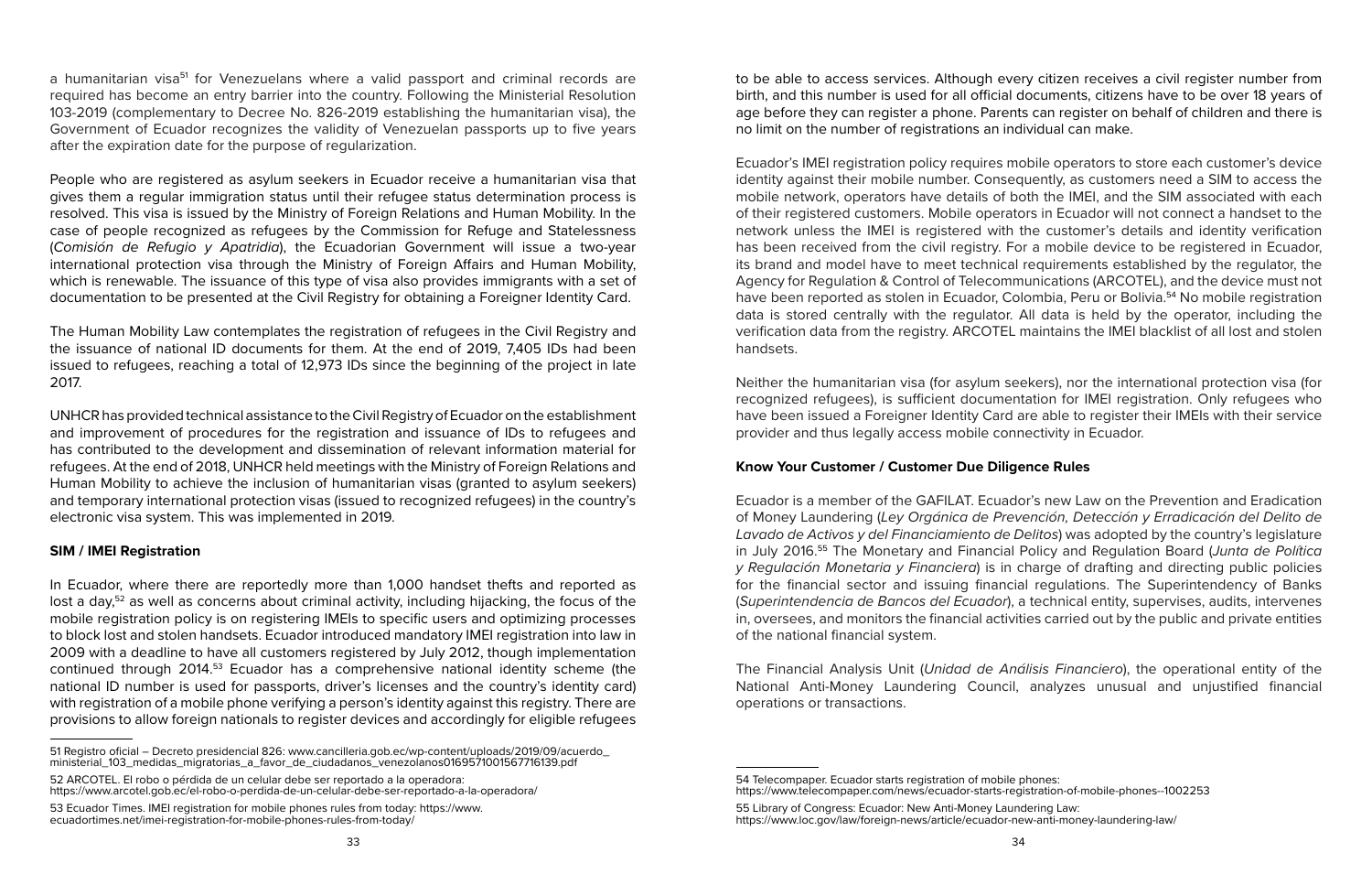In Ecuador, the following information and documentation is required to identify potential banking clients:

- 1. Individual name (as it appears on the identity document)
- 2. Individual profession or degree
- 3. Address in Ecuador or in country of origin / residency
- 4. E-mail and phone number

As above, neither the humanitarian visa, nor the international protection visa, is sufficient to open a bank account if unaccompanied by a valid identity document (specifically an Ecuadorian ID card). According to Ecuadorian law (more precisely, the Organic Law of Identity and Civil Data Management (*Ley Orgánica de Gestión de Identidad y Datos Civiles*), the only valid form of identification in Ecuador is the Ecuadorian ID card. This has generated an obstacle in accessing financial services for foreigners, and even more so, for people in situations of human mobility or in need of international protection. In this regard, UNHCR has made proposals to reform Resolution 319-F of December 28, 2016 and Resolution 353-F of April 17, 2017, issued by the Monetary and Financial Policy and Regulation Board, due to the importance of both asylum seekers and refugees having access to basic financial services.

Resolution 319-F of December 28, 2016 was intended to allow refugees to open basic accounts by presenting the identity document issued by the Ministry of Foreign Relations and Human Mobility. However, it excluded asylum seekers. Furthermore, many asylum seekers who have tried to open a basic bank account by presenting their ID or foreign passport, plus the document that accredits them as asylum seekers (formerly an Asylum Seeker Card, now a humanitarian visa) are unable to access financial services because, at the time of submitting documentation, banks question their immigration status or condition, and deny the requests to open a basic bank account. This resolution was superseded by Resolution 503-F of March 1, 2019 but it maintains the same gaps in access to financial services for both asylum seekers and refugees.

Resolution 353-F establishes that, to verify the identity of an applicant, Ecuadorian citizens must present the original and a copy of their citizen card. Foreign refugees must present the original and a copy of their foreign ID card or passport, plus the identity document issued by the Ministry of Foreign Relations and Human Mobility. In practice, there are cases in which refugees are required to provide additional paperwork than what is legally required, such as an employment contract, certificate of money laundering assets, and / or certificate of migration movement. Provisions contained in Resolution 353-F also leave out asylum seekers, thus creating a gap in access to financial services.

UNHCR continued to advocate for access to financial services for asylum-seekers and refugees. As mentioned above, asylum-seekers are not allowed to open a bank account in Ecuador as their legal / migratory status is considered temporary. In addition, UNHCR presented the proposals (draft resolutions) made to reform the Resolutions previously mentioned to the Superintendence of Banks, aiming to overcome obstacles in the current legal framework. Moreover, UNHCR held meetings with the Association of Private Banks of Ecuador (ASOBANCA) to advocate for the proposals (draft resolutions) to be considered by the Monetary and Financial Policy and Regulation Board.

#### **Mobile Money**

According to the World Bank's Global Findex database, Ecuador's mobile money penetration (in terms of account ownership for 15+ years old) is 2.94 per cent. Ecuador was one of the first Latin American countries to test electronic money through an initiative led by the country's Central Bank,<sup>56</sup> but it failed to achieve popularity.<sup>57</sup>

As with mobile device registration and access to bank accounts, neither the humanitarian visa, nor the international protection, is sufficient to access a mobile money account if they are not accompanied by a valid identity document (specifically an Ecuadorian identity card).

#### **Data Protection**

While Ecuador currently does not have a data protection law, the country is in the process of fast- tracking legislation following a major data breach that has affected thousands of individuals.58

<sup>56</sup> The Economist. Money from nothing?: https://www.economist.com/ americas-view/2014/09/03/money-from-nothing

<sup>57</sup> Cato Institute. The World's First Central Bank Electronic Money Has Come – And Gone: Ecuador, 2014–2018: https://www.cato.org/blog/worlds-first-central-bank-electronic-money-has-come-gone-ecuador-2014-2018

<sup>58</sup> Financial Times. Ecuador fast-tracks data privacy law after massive breach: <https://www.ft.com/content/35f9aea0-dbb0-11e9-8f9b-77216ebe1f17>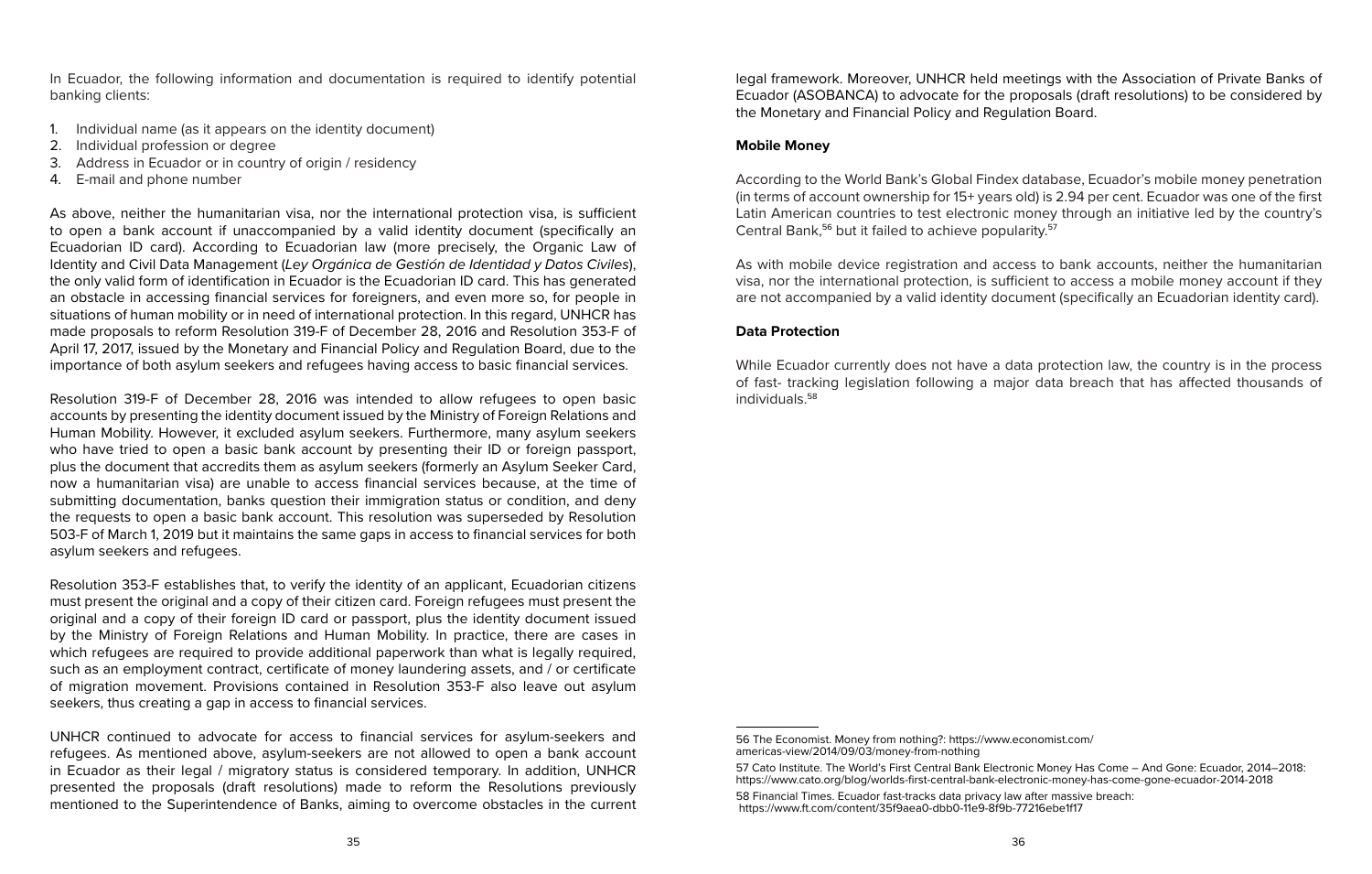### <span id="page-22-0"></span>N 80 D 8 8 nno

## **Peru**

ITU Regulatory Tracker Overall Score:

**87.00**

GSMA Mobile Money Regulatory Index:

**93.67**

Party to the 1951 Refugee Convention:

#### **Yes**

Data Protection and Privacy Legislation:

**Yes**

#### **Registration and Identification of Displaced Persons**

According to information provided by the National Superintendence of Migration (*Migraciones*), 861,049 Venezuelans were living in Peru as of February 2020.59 The National Institute of Statistics and Informatics (*Instituto Nacional de Estadística e Informática* [INEI]) reported that 52.3 per cent of these are men and 47.7 per cent women.<sup>60</sup> The majority of this population is aged 20-34.<sup>61</sup>

According to *Migraciones*, 484,976 people (57 per cent of the total of Venezuelans in the country) have applied for the Temporary Residence Permit (*Permiso Temporal de Residencia*  [PTP]). Of these, 435,871 have already obtained the PTP, and 49,105 are being processed.

Statistics indicate that, from 2001 to 2019, over 482,000 Venezuelans had applied for asylum.62 From 2014 to 2019, 1,230 Venezuelans had been recognized as refugees by the Peruvian government.

The Protection Monitoring Report carried out from January to June of 2019 by UNHCR in Peru, found that 96 per cent of the people interviewed had entered the country regularly, presenting identity cards (52 per cent) or passports (46 per cent) to immigration authorities. People who entered only with their identity card include those highly vulnerable to whom humanitarian exceptions were applied, in consequence the passport was not required if they did not have it: older adults, children and teenagers, families through family reunification, or people with disabilities.<sup>63</sup> 11 per cent of interviewees did not have permission to stay in Peru, which includes people who had entered the country irregularly or had exceeded their allowed stay.<sup>64</sup>

During the second semester of 2019, the percentage of people who had entered Peru regularly decreased to 86 per cent, as a direct consequence of the introduction of more strict migration requirements for Venezuelans on 15 June 2019 (62 per cent of the interviewees who entered the country irregularly reported having done it due to lack of proper documents). Due to changes in the protection monitoring methodology during the second semester, it is not possible to verify the number of people who presented identity cards or passports at immigration control. However, almost 60 per cent of interviewees (with regular and irregular migratory status) affirmed they did not have valid passports and 90 per cent held an identity

62 Update of figures of March 31, 2019. Fuente: Special Commission on Refugees – Ministry of Foreign Relations. This number represents the total number of applicants and does not include decisions by the Commission.

63 UNHCR. First Semester Protection Monitoring Report, October 2019: <https://r4v.info/es/documents/details/71549> (p. 9)

64 UNHCR. First Semester Protection Monitoring Report, October 2019: <https://r4v.info/es/documents/details/71549>(p. 7)

<sup>59</sup> Data update by the National Superintendence of Migration (Superintendencia Nacional de Migraciones) of February 7, 2020.

<sup>60</sup> INEI. Living Conditions of the Venezuelan Population Residing in Peru – June 2019: [https://](https://www.inei.gob.pe/media/MenuRecursivo/publicaciones_digitales/Est/Lib1666/libro.pdf) [www.inei.gob.pe/media/MenuRecursivo/publicaciones\\_digitales/Est/Lib1666/libro.pdf](https://www.inei.gob.pe/media/MenuRecursivo/publicaciones_digitales/Est/Lib1666/libro.pdf) (p. 9)

<sup>61</sup> INEI. Living Conditions of the Venezuelan Population Residing in Peru – June 2019: [https://](https://www.inei.gob.pe/media/MenuRecursivo/publicaciones_digitales/Est/Lib1666/libro.pdf) [www.inei.gob.pe/media/MenuRecursivo/publicaciones\\_digitales/Est/Lib1666/libro.pdf](https://www.inei.gob.pe/media/MenuRecursivo/publicaciones_digitales/Est/Lib1666/libro.pdf) (p. 9)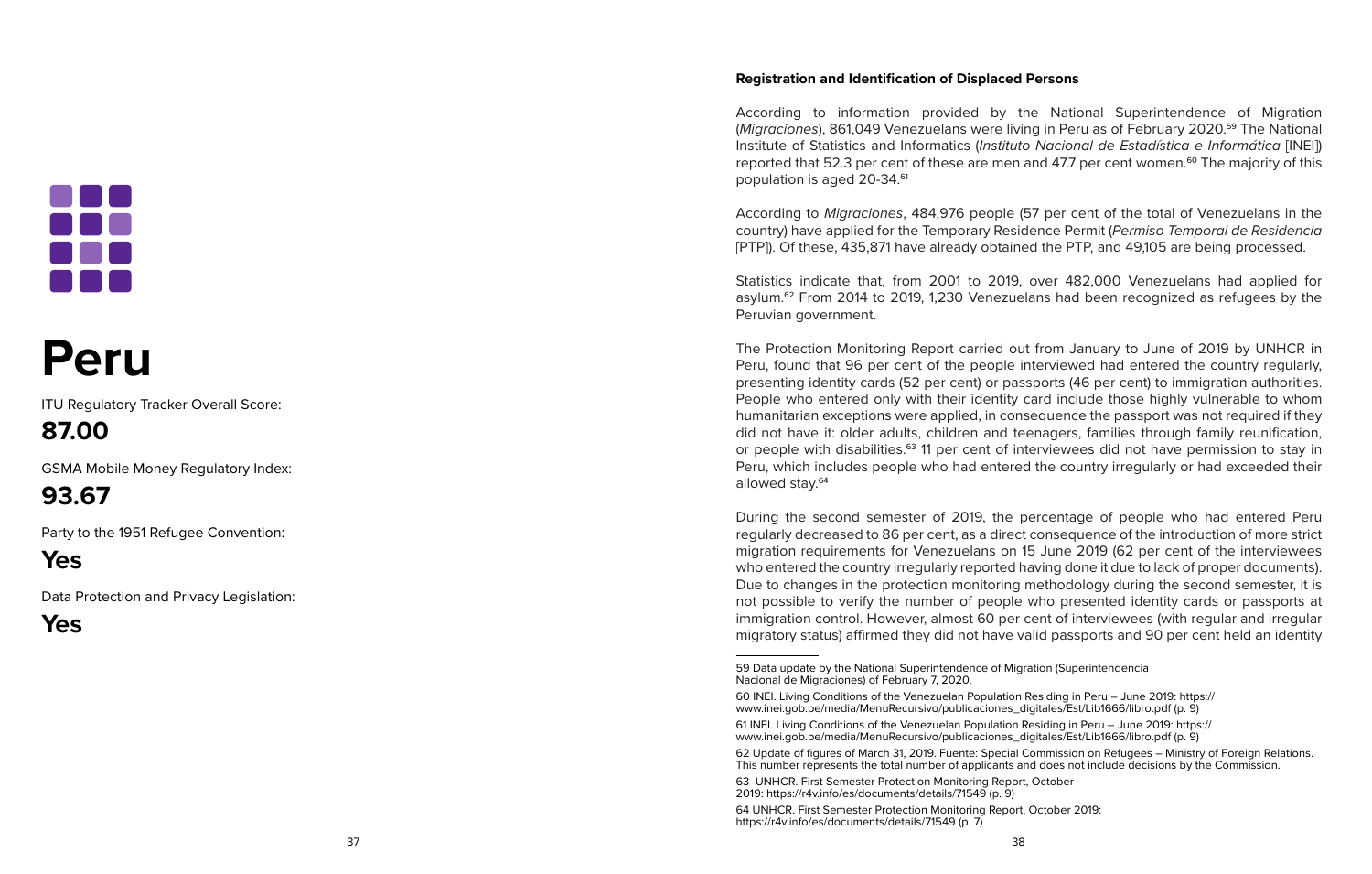card. In contrast to the first semester, 46 per cent of interviewees did not have permission to stay in the country.

Venezuelans in Peru may have access to different forms of identity documentation:

Asylum seeker card: According to Law No. 27,891, *Ley del Refugiado* (Refugee Law), Asylum seekers must receive a provisional document that enables them to remain in the country and gives them a provisional authorization to work.65 Therefore, many Venezuelans, especially those in Lima, currently have an asylum seeker card, issued by the Special Commission for Refugees (*Comisión Especial para los Refugiados* [CEPR]) of the Ministry of Foreign Relations, which includes their personal information and serves as a means of identification in Peru.

Temporary Permanence Permit (PTP): The Peruvian Government adopted a series of specific regulatory measures through the so-called PTP aimed at helping Venezuelans simplify their status regularization and permanence in the country, in addition to providing access to work. The PTP card was issued by the National Superintendence of Migration (Migraciones), a government body attached to the Ministry of Interior.

At the beginning of 2017, the first PTP was established for Venezuelans, who had entered the country up to 3 February 2017. It allowed them to regularize their stay (in case of having overstayed) or to extend their stay in the country for up to a year. The Supreme Decree No. 023-2017-IN of 29 July 2017 enacted the second PTP, which posed four requirements to applicants: i) having entered the country up to 31 July, ii) having entered the country regularly, iii) not having a police, criminal or judicial record, domestic or foreign, and iv) not having been granted a valid immigration status and not seeking to change their immigration status. PTP-II gave them legal permission to stay in the country for up to one year. Finally, the Supreme Decree No. 001-2018-IN enacted the third PTP, benefiting Venezuelans who entered the country up to 31 December 2018. This decree was later modified by the Supreme Decree No. 007-2018- IN, which restricted the number of beneficiaries by limiting it to only Venezuelan citizens who had arrived in Peru up to 31 October of the same year. To date, the alternative to PTP for arrivals after October 31, 2018 is not available.

Foreigner Residence Card (*Carné de Extranjería*): The foreigner residence card is the official identity document for foreigners residing in the national territory of Peru and who have been granted a resident status (called *Calidades Migratorias de Residente*). This document proves identity and legal residence in Peru. There are several resident statuses, in the case of alternatives for UNHCR persons of concern, the most relevant are: work, education, family unity and after PTP expiration, especially for vulnerability conditions, under Migrations' competence; and humanitarian resident status under the MFA's competence are available. In the case of individuals recognized as refugees, the foreigner residence card is granted under the status of International Agreements (*Calidad Migratoria de Convenios Internacionales*) approved by MFA. The Foreigner Residence Card is issued by *Migraciones*.

Venezuelans who arrive in Peru may have documents issued by the authorities of their country of origin, such as a birth certificate, identity card, or passport. It should be noted that the Peruvian Government considers passports of Venezuelan nationals to be valid for up to five years after their expiration date.<sup>66</sup>

#### **SIM / IMEI Registration**

Since 2015, operators in Peru are obliged to verify the identity of prepaid services users when contracting services. This came into effect in January 2017 and is being implemented through biometric identification systems linked to the database of the National Registry of Identification and Civil Status. This information is centralized by OSIPTEL, the regulator entity, in the national registry of mobile devices, which also contains information from all users who have contracted services in any modality.

The Law No. 28,774 establishes that service providers must have a private registry of subscribers, which must include name and surname of each user, along with their identification number (national ID, foreigner residence card or Unique Taxpayer Registry number), the telephone number and brand, model and serial number of the mobile device, even when the equipment has not been sold by the same company. In addition, the Regulation obliges the operators to implement an automated system that allows them to log if a user uses his / her SIM card in a different device than the one registered. Moreover, they must share with OSIPTEL the records of mobile terminals that are reported as stolen, lost or recovered.

In January 2017, Legislative Decree No. 1338 was promulgated in Peru, through which the National Registry of Mobile Terminal Equipment for Security (RENTESEG) was created to prevent and combat theft and illegal trade of mobile devices. This decree creates a system of blacklists and whitelists, determining that only devices on the whitelist are enabled to operate on the network. Devices reported as lost, stolen or non-operational will be disabled. When activating a mobile device, the International Mobile Subscriber Identity (IMSI) and IMEI are thus associated with the specific identity of the authorized user for that device. For this reason, companies providing telecommunications services are required to verify the identity of the user at the time of hiring of the service, using fingerprints as the biometric verification system.

In practice, to register a SIM card, operators only accept a foreigner residence card or passport and do not accept PTP cards or Refugee Applicant Cards. According to the results of a 2018 survey of the Venezuelan population residing in Peru, 90.3 per cent of interviewees had at least one member in their home who owns a mobile phone.<sup>67</sup> As mentioned in the regional

<sup>66</sup> An official document of January 8, 2019 (OF.RE (VMR) Nº 2-10-E/41) of the Ministry of Foreign Relations notified Migrations that, as the National Assembly of Venezuela agreed to extend the validity of passports already expired or due for expiration for a period of up to five years, and in accordance to the Declaration of the Group of Lima given on January 4, 2019, these documents should be accepted as valid travel documents and accepted in the migration control system.

<sup>67</sup> INEI. Living conditions of the Venezuelan population in Peru – June 2019: [https://www.inei.](https://www.inei.gob.pe/media/MenuRecursivo/publicaciones_digitales/Est/Lib1666/libro.pdf) [gob.pe/media/MenuRecursivo/publicaciones\\_digitales/Est/Lib1666/libro.pdf](https://www.inei.gob.pe/media/MenuRecursivo/publicaciones_digitales/Est/Lib1666/libro.pdf) (p. 13)

<sup>65</sup> Article 14 of Law No. 27,891 – Refugee Law (Ley del Refugiado)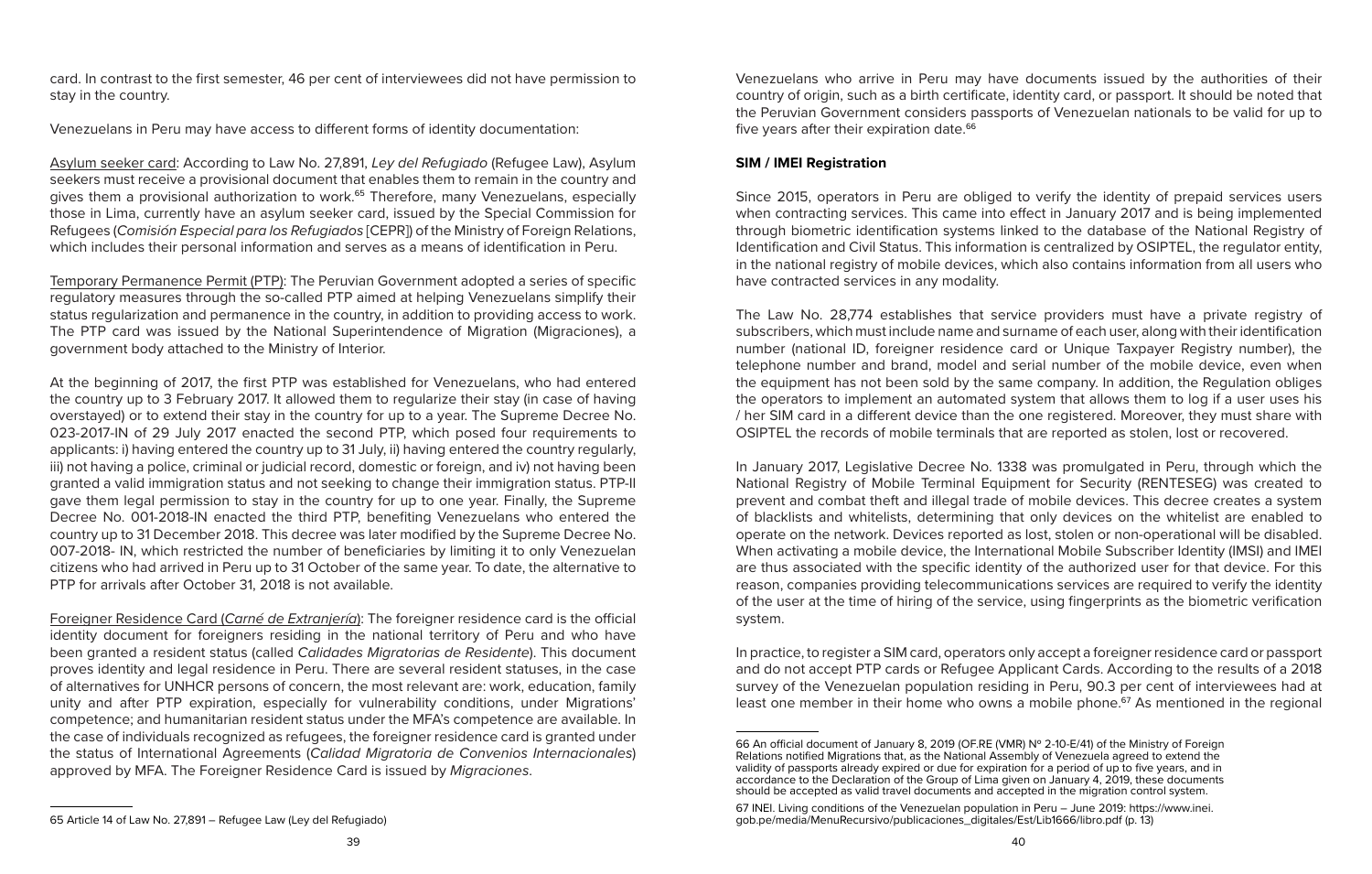R4V Information and Communications Needs Assessment.<sup>68</sup> it is important to note that there was evidence of MNOs agents in Peru accepting Venezuelan national IDs to complete SIM card registration processes while these IDs are not included in the list of valid documents in the case of foreigners. This practice is quite common across the country as MNO agents work on a commission basis depending on the number of SIM cards sold and registered. As a consequence, when refugees and migrants were entering into contact with the MNOs, they realized that those SIM cards have been registered under Peruvians' names, limiting their ability to make changes in their lines, plans and file complaints.

#### **Know Your Customer / Customer Due Diligence Rules**

Peru is a member of the GAFILAT. In 2002, Law 27765, the Anti-Money Laundering Criminal Law, was passed, but was not enforced until April 2012.<sup>69</sup> Law 27693 established the Peruvian Financial Intelligence Unit (UIF-Peru). This law was subsequently modified by Laws 28009 and 28306. High-level requirements for verification of customer identification information include: complete name and surname of the prospective customer, birth date, identification document, profession or occupation and address.

To open a bank account, applicants can submit documents such as a national ID or a foreigner residence card. As recognized refugees have a foreigner residence card, they can access bank accounts in all institutions. However, there are several obstacles for PTP holders and asylum seekers because these forms of ID are not explicitly recognized in the financial sector regulations although in theory the PTP should serve as a valid ID to access banking services. In practice, most banks ask for a series of additional requirements to this identity card, such as a passport or authorization to sign contracts issued by *Migraciones*. The application of these requirements varies depending on the financial institution. Asylum seekers and PTP card holders have been able to open bank accounts in a few banks such as the *Banco de Crédito del Perú* (BCP), BBVA Peru, and Scotiabank, but this does not happen in a coordinated manner in all branches.

#### **Mobile Money**

According to the World Bank's Global Findex database, Peru's mobile money penetration (in terms of account ownership for 15+ years old) is 2.63 per cent.

As indicated in the Findex score, mobile money accounts are not fully developed in Peru. However, there are a number of bank applications that allow it, such as BCP, BBVA Peru, and Banco de la Nación. To make transfers, having a connected bank account is mandatory. Therefore, the same KYC restrictions for opening a bank account would apply to mobile money.

In 2015, a new enterprise, Pagos Digital Peruanos (PDP), was created to implement the Peru Model, the financial sector's strategy to accelerate the process of financial inclusion in the country. It groups banks, municipal savings banks, rural banks, finance companies, e-money issuers, among others. The company developed Bim, a mobile money platform. It based its operations on the networks of mobile operators such as Movistar, Claro, Entel, and Bitel. Even though it is not necessary to have a bank account, people can use banks and financial institutions affiliated to transfer and withdraw money, mobile recharge, and utility payments.

In 2017, PDP developed an artificial intelligence tool from Facebook messenger. With this, Facebook users can automatically transfer money through Bim. Also, PDP signed an agreement with a company in charge of the POS system in Peru. In this way, Bim's users do not need credit or debit cards to purchase and they can use mobile money in authorized places. Having a mobile phone and an identity card or foreigner residence card are requirements to register on this mobile money platform.

#### **Data Protection**

Peru's Personal Data Protection Law (PDPL) N° 29.733 was enacted in 2011. In March 2013, the Supreme Decree N° 003-2013-JUS-Regulation of the PDLP was published to develop, clarify, and expand on the requirements of the law and set forth specific rules, terms, and provisions regarding data protection. Combined, the PDLP and its Regulation are the primary data protection laws in Peru.70

<sup>68</sup> R4V. Regional Information and Communication Needs Assessment: <https://r4v.info/es/documents/download/73683> (p. 22)

<sup>69</sup> PWC. Know Your Customer: [https://www.pwc.com/gx/en/financial-services/](https://www.pwc.com/gx/en/financial-services/publications/assets/pwc-anti-money-laundering-2016.pdf) [publications/assets/pwc-anti-money-laundering-2016.pdf](https://www.pwc.com/gx/en/financial-services/publications/assets/pwc-anti-money-laundering-2016.pdf) (p. 295)

<sup>70</sup> DLA Piper. Data Protection Laws of the World: Peru https://www. dlapiperdataprotection.com/index.html?t=law&c=PE